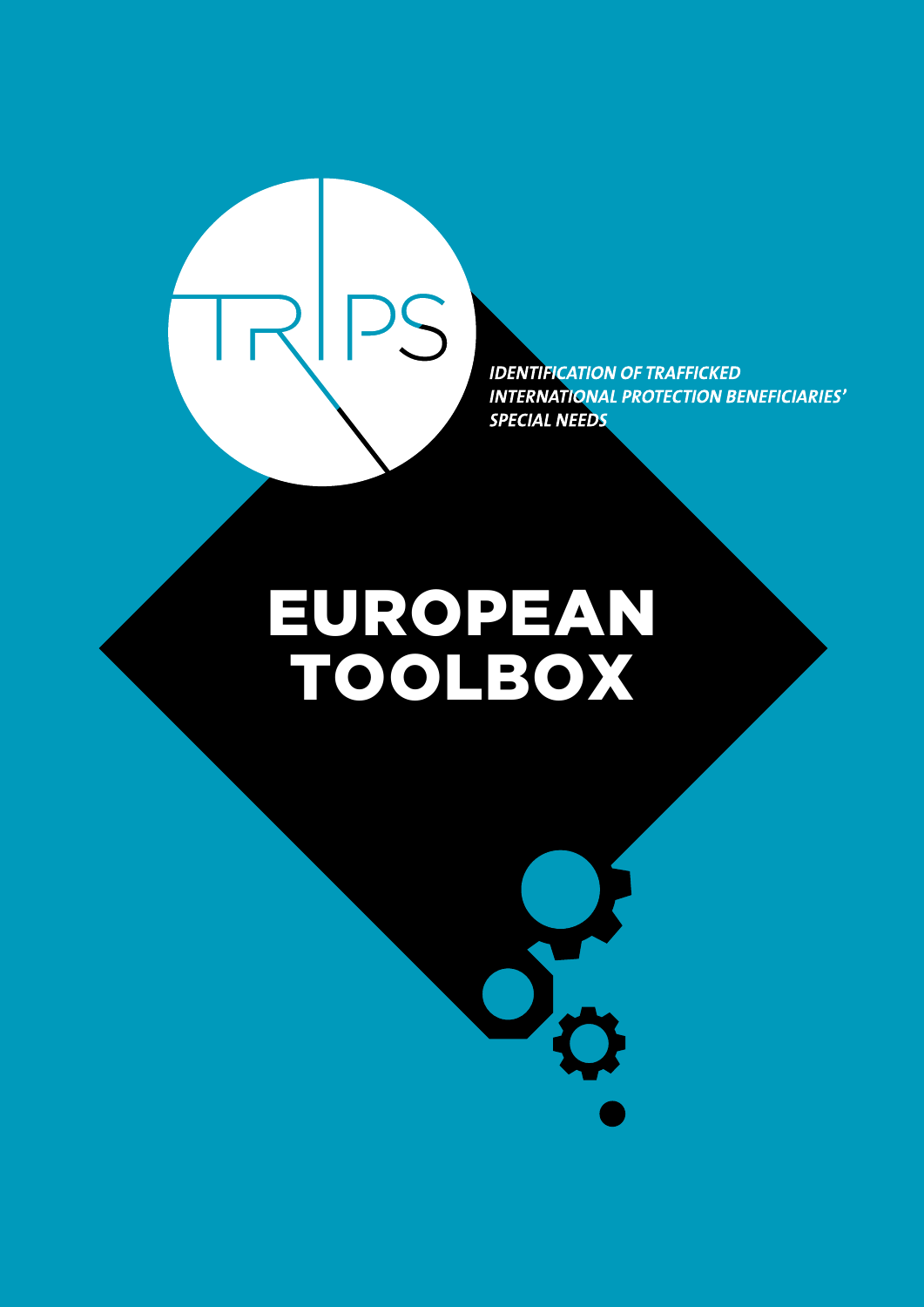

# Partnership

This document is produced as part of the project TRIPS – *identification of TRafficked International Protection beneficiaries' Special needs*. This report was funded by the European Union's Asylum, Migration and Integration Fund. The content of this report represents the views of the author only and is his/her sole responsibility. The European Commission does not accept any responsibility for use

that may be made of the information it contains.

The project TRIPS – *identification of TRafficked International Protection beneficiaries' Special needs* is a two years project implemented by Forum réfugiés-Cosi, the project coordinator, and its European partners Churches' Commission for Migrants in Europe (CCME), Italian Council for Refugees (CIR), Immigrant Council of Ireland (ICI), Organization for Aid to Refugees (OPU). The French Office for the Protection of Refugees and Stateless persons (OFPRA), the French Office of Immigration and Integration (OFII), the Council of Europe (Secretariat of the Group of Experts on Action against Trafficking in Human Beings - GRETA), and Amicale du Nid are associated to this project as European experts.

# Contents

### **[Introduction](#page-2-0) 4**

**[User Guide](#page-2-0)** 

- **2.1** Interview quidance of trafficked internation  **[beneficiaries'](#page-13-0) [special](#page-13-0) needs 26**
- 2.1.1 [Existing tools and training](#page-13-0)
- 2.1.2 Best practice guidance when working with vi
- 2.1.3 [Protect privacy and ensure safety](#page-13-0)
- 2.1.4 *Do no harm:* ensuring emotional and psychology
- 2.1.5 Equal participation and empowerment of the
- 2.1.6 How to react to an exploitation testimony?
- **[2.2 Identification](#page-15-0) of trafficked [international](#page-15-0) protection [beneficiaries'](#page-15-0) special needs [related](#page-15-0) to the [integration](#page-15-0) process 31**

|                   | ,,,,,,,,,,,,,,,,,                                                                      |          |
|-------------------|----------------------------------------------------------------------------------------|----------|
| <b>User Guide</b> |                                                                                        | 5        |
|                   | <b>WHO IS IT INTENDED FOR?</b>                                                         | 5        |
|                   | <b>WHAT IS ITS PURPOSE?</b>                                                            | 5        |
|                   | IN WHICH SITUATIONS SHOULD IT BE USED?                                                 | 6        |
|                   | <b>ADVICE AND WARNINGS</b>                                                             | 6        |
|                   | <b>Abbreviations</b>                                                                   | 7        |
| Glossary          |                                                                                        | 8        |
|                   | <b>Checklist: WHAT ARE YOU LOOKING FOR?</b>                                            | 11       |
|                   |                                                                                        |          |
|                   | <b>HUMAN TRAFFICKING AND INTERNATIONAL PROTECTION</b>                                  | 12       |
|                   |                                                                                        |          |
| 1.1               | <b>Understanding human trafficking</b>                                                 | 13       |
| 1.1.1             | Definition and forms of exploitation                                                   | 13       |
| 1.1.2             | Root causes of trafficking                                                             | 14       |
| 1.1.3<br>1.1.4    | Available data on human trafficking THB<br>International and European legal frameworks | 15<br>15 |
|                   |                                                                                        |          |
| 1.2               | <b>Training available</b>                                                              | 18       |
| 1.3               | <b>Challenges related to victim identification</b>                                     | 18       |
| 1.3.1             | Formal and informal identification of a victim                                         | 18       |
| 1.3.2             | Indicators of human trafficking                                                        | 19       |
| 1.3.3             | Identification of victims during the                                                   |          |
|                   | asylum procedure and the integration process                                           | 21       |
| 1.4               | What response and guarantees for victims in relation                                   |          |
|                   | to international protection?                                                           | 22       |

| al protection                      |    |
|------------------------------------|----|
|                                    | 26 |
|                                    | 26 |
| ictims of trafficking              | 26 |
|                                    | 27 |
| ogical well-being                  | 28 |
| : victim                           | 28 |
|                                    | 29 |
| taetian hanaficiariac <sup>,</sup> |    |



# **HUMAN TRAFFICKING AND INTERN**

### **1.1** Understanding human trafficking

- 1.1.1 [Definition and forms of exploitation](#page-6-0)
- 1.1.2 Root causes of trafficking
- 1.1.3 Available data on human trafficking THB
- 1.1.4 International and European legal frameworks

### **1.2** Training available

- **1.3 Challenges related to [victim identification](#page-9-0) 18**
- 1.3.1 [Formal and informal identification of a victim](#page-9-0)
- 1.3.2 [Indicators of human trafficking](#page-9-0)
- 1.3.3 [Identification of victims during the](#page-10-0)  asylum procedure and the integration proces
- **[1.4 What](#page-11-0) response [and guarantees](#page-11-0) for victims in [relation](#page-11-0) to [international protection?](#page-11-0)  22**

# **IDENTIFY VICTIMS [AND ADDRESS THEIR](#page-12-0) SPECIAL NEEDS IN THE INTEGRATION PROCESS** 25



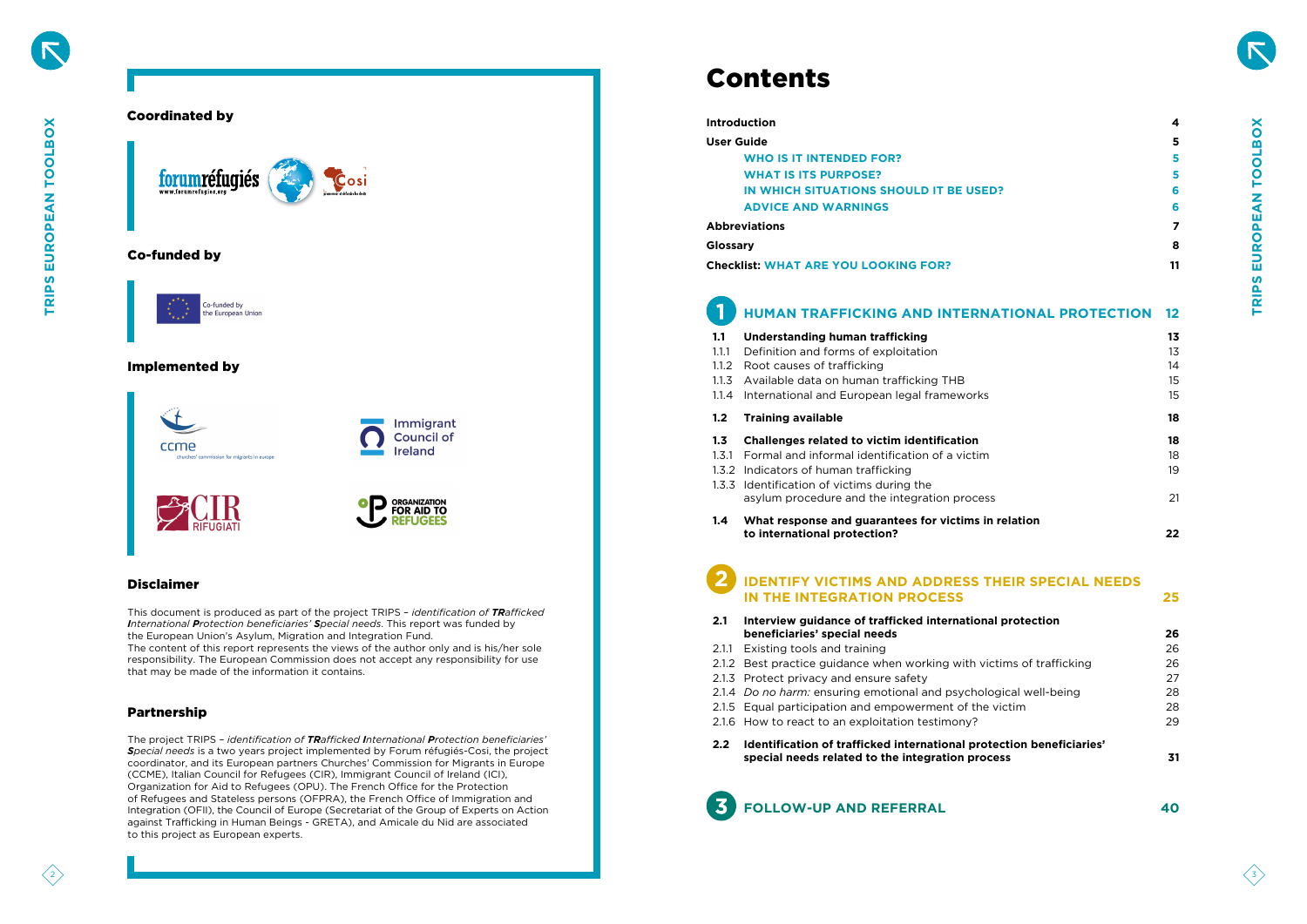



**TRIPS EUROPEAN TOOLBOX TRIPS EUROPEAN TOOLBOX** 

# <span id="page-2-0"></span>Introduction

# **THE TRIPS PROJECT**

TRIPS – *identification of TRafficked beneficiairies of International Protection Special needs* is a two-year project co-funded by the European Union under AMIF-2018-AG-INTE and implemented by Forum réfugiés-Cosi, the project coordinator, and its European partners Churches Commission for Migrants in Europe, Immigrant Council of Ireland, Italian Council for Refugees, and Organization for Aid to Refugees.

The French Office for the Protection of Refugees and Stateless Persons, the French Office of Immigration and Integration, Council of Europe (Secreta riat of the Group of Experts on Action against Trafficking in Human Beings), Amicale du Nid are supporting the project as European associate expert organizations.

This transnational project aims at identifying and better addressing specific needs of beneficiaries of international protection victims of trafficking in human beings (THB) in relation to integration processes, both at European Union (EU) and national levels. This project follows a previous European project coordinated by Forum réfugiés-Cosi called TRACKS - *identification of TRafficked Asylum seeKers' Special needs*, co-financed by the European Commission, which was implemented for two years and ended in February 2018.

# **WHY THIS TOOLBOX?**

This European toolbox is the result of this project and provides ad vice and guidance for frontline integration practitioners on human traf ficking and the practical consequences for beneficiaries of international protection and the special needs they may have.

This tool, therefore, tries to clarify some of the concepts and practical as pects of human trafficking within the wider international protection and integration context and offers a number of references which can be useful for developing an understanding of trafficking and the needs of victims.

# User Guide

**This European toolbox is a template supplemented by natio nal toolboxes, and aims at inspiring national focuses that will include practical perspectives. Therefore, a context is given in some chapters which are not directly practice-oriented. In this way it may also provide inspiration for those planning future work.**

# **WHO IS IT INTENDED FOR?**

This toolbox is part of a "set" of toolboxes, mostly national ones, intended for any integration, international protection profes sional who may encounter trafficked beneficiaries of international protection in their daily work, or who is in charge of planning and managing assistance, or as a mentorship organization. It can target service providers from civil society organizations or na tional institutions in charge of supporting beneficiaries of internatio nal protection in their integration process in the mid-long term and require deeper knowledge on human trafficking and special needs. It will also help frontline workers who can encounter international beneficiaries and require key information and guidance to identify and refer to the appropriate services. It can equally be used by other professionals in the field of integration.

# **WHAT IS ITS PURPOSE?**

The toolbox will help to:

- Raise awareness and improve knowledge on human traf ficking and its consequences on the beneficiaries of internatio nal protection and their special needs.
- Advise integration practitioners on how to identify victims of trafficking in the integration process, how to react when such suspicions arise and to offer suggestions for referring vic tims to appropriate support.
- Provide a harmonized approach on the identification of spe cial needs of victims of trafficking who have been granted an international protection status as well as how to address their needs.
- Propose guidance and a way forward to better include hu man trafficking issues in the integration support for beneficia ries of international protection.
- Facilitate improved cooperation between relevant stakehol ders who provide support to victims of trafficking in the inte gration process.
- Understand the context of international protection and traf ficking, as well as existing practices in other countries, for exa mple.

You will find some recommendations to facilitate the adaption of the toolbox at a national level.

Highlight the relevant national actors who could use the toolbox.

# **Advice for national focus**



# **TRACKS EUROPEAN TOOLBOX ON TRAFFICKED ASYLUM SEEKERS' SPECIAL NEEDS**

With regard to the identification of trafficked asylum seekers' special needs during the asylum procedure, the user can refer to the European TRACKS toolbox which provides legal and psycho-social support and other services to asylum seekers who may be victims of trafficking. The toolbox aims to facilitate the detection of such victims, their needs and to guide practitioners in supporting them appropriately and in following their cases. The European Toolbox was created under the TRACKS pro ject, *identification of TRafficked Asylum seeKers' Special Needs*, co-fun ded by the European Commission (HOME/2014/AMIF/AG/ASYL/7849), a project on identification of the special needs of the victims of traf ficking implemented from February 2016 to February 2018.

More information on the report and deliverables: **[European report,](https://www.forumrefugies.org/images/s-informer/publications/rapports/tracks/TRACKS_consolidated_Report_January_2018_BD.pdf)  [European](https://www.forumrefugies.org/images/s-informer/publications/rapports/tracks/TRACKS_Summary_report_January_2018.pdf) summary report, [European toolbox](https://www.forumrefugies.org/images/s-informer/publications/rapports/tracks/TRACKS_Toolbox_EU_2018.pdf)**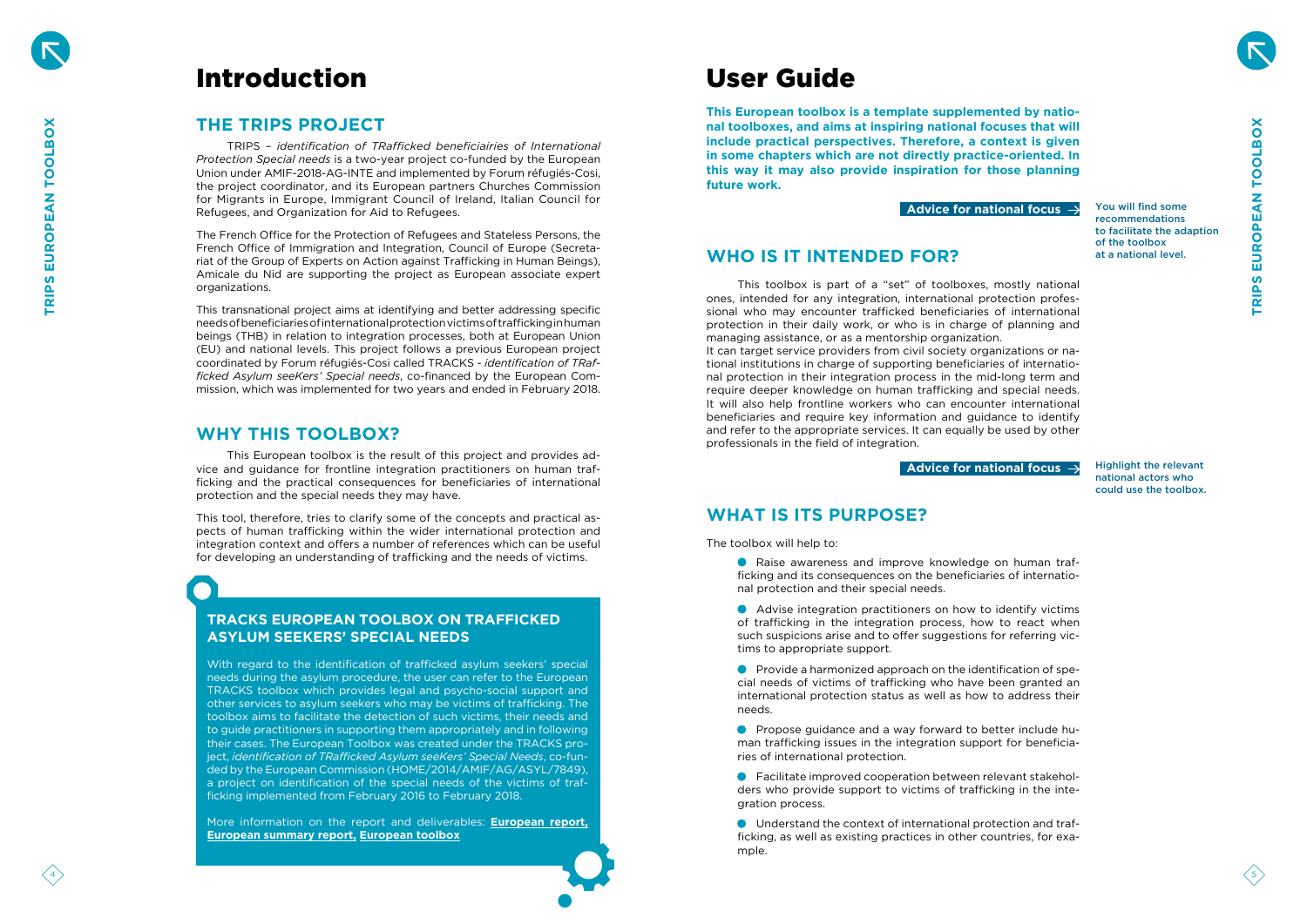# Abbreviations

<span id="page-3-0"></span>

|                |                                                                      |                                                                                                                                                                                                                                                                         | <b>BIP</b>   | Beneficiaries of International Protection                      |  |
|----------------|----------------------------------------------------------------------|-------------------------------------------------------------------------------------------------------------------------------------------------------------------------------------------------------------------------------------------------------------------------|--------------|----------------------------------------------------------------|--|
| O              |                                                                      | This toolbox will provide relevant and useful assistance in                                                                                                                                                                                                             | <b>CEAS</b>  | Common European Asylum System                                  |  |
| EUROPEAN TOOLB |                                                                      | situations where you want to create your own national toolbox<br>and develop standards to address the following situations:                                                                                                                                             | <b>EASO</b>  | European Asylum Support Office                                 |  |
|                |                                                                      |                                                                                                                                                                                                                                                                         | <b>EU</b>    | European Union                                                 |  |
|                |                                                                      | • You want to improve your knowledge on human traf-<br>ficking and its relation to the international protection.                                                                                                                                                        | <b>GRETA</b> | Group of Experts on Action against Trafficking in Human Beings |  |
|                |                                                                      |                                                                                                                                                                                                                                                                         | <b>IOM</b>   | International Organization on Migration                        |  |
|                |                                                                      | • You want to improve your capacity to identify victims<br>of trafficking and to react when confronted by suspicious                                                                                                                                                    | <b>NGO</b>   | Non-governmental organization                                  |  |
|                |                                                                      | cases.                                                                                                                                                                                                                                                                  | <b>NRM</b>   | National Referral Mechanism                                    |  |
|                |                                                                      | • You have identified a victim or the victim has self-iden-                                                                                                                                                                                                             | <b>THB</b>   | Trafficking in human beings                                    |  |
|                |                                                                      | tified as such and you want to know what the person might                                                                                                                                                                                                               |              | <b>UNHCR</b> United Nations High Commissioner for Refugees     |  |
| <b>TRIPS</b>   |                                                                      | need in order to ask the appropriate and relevant questions<br>to identify their needs.                                                                                                                                                                                 |              | <b>UNODC</b> United Nations Office on Drugs and Crime          |  |
|                |                                                                      | If the needs have been clearly identified by the victim or                                                                                                                                                                                                              |              |                                                                |  |
|                |                                                                      | yourself, you want to know what you could do to support                                                                                                                                                                                                                 |              |                                                                |  |
|                |                                                                      | the victim and how to take their needs into account.                                                                                                                                                                                                                    |              |                                                                |  |
|                |                                                                      | This toolkit mainly covers the special needs of adult victims of                                                                                                                                                                                                        |              |                                                                |  |
|                |                                                                      | trafficking who have been granted international protection, of<br>any gender, and who have experienced any kind of exploitation                                                                                                                                         |              |                                                                |  |
|                |                                                                      | as defined in the Trafficking Directive. Although it does not spe-                                                                                                                                                                                                      |              |                                                                |  |
|                |                                                                      | cifically address the needs of children, there are suitable added                                                                                                                                                                                                       |              |                                                                |  |
|                |                                                                      | considerations on their specific situation.                                                                                                                                                                                                                             |              |                                                                |  |
|                | <b>Adapt according to</b><br>your national context<br>and procedure. | $\leftarrow$ Advice for national focus                                                                                                                                                                                                                                  |              |                                                                |  |
|                |                                                                      | <b>ADVICE AND WARNINGS</b>                                                                                                                                                                                                                                              |              |                                                                |  |
|                |                                                                      | This tool will not provide you with all the answers to your<br>questions regarding human trafficking. It provides, however, in-<br>troductory information and guidance on this issue and its impact<br>on the integration of beneficiaries of international protection. |              |                                                                |  |
|                |                                                                      | It is designed as an easy-to-use tool and will need to be regularly<br>updated or additional information to be added, contact addresses,<br>etc. This toolbox was updated in January 2021.                                                                              |              |                                                                |  |
|                |                                                                      | This tool will not replace formal training and exchanges with experts.<br>It will provide a support in your daily work to remind you of key<br>information on human trafficking, guidance to identify victims, help                                                     |              |                                                                |  |
|                |                                                                      | to address suspicious cases and respond to their needs, and also a                                                                                                                                                                                                      |              |                                                                |  |
|                |                                                                      | way forward to improve your practices in the longer-term. In addi-<br>tion, you should consult anti-trafficking professionals who will pro-                                                                                                                             |              |                                                                |  |
|                |                                                                      | vide additional advice which is adapted to each personal situation.                                                                                                                                                                                                     |              |                                                                |  |
|                |                                                                      | Each section of the toolbox can be used separately or together as                                                                                                                                                                                                       |              |                                                                |  |
|                |                                                                      | a learning process. The checklist at the beginning of the toolbox                                                                                                                                                                                                       |              |                                                                |  |
|                |                                                                      | may help you in this process.                                                                                                                                                                                                                                           |              |                                                                |  |
|                | Adapt according to<br>vour national context.                         | $\leftarrow$ Advice for national focus                                                                                                                                                                                                                                  |              |                                                                |  |

# **IN WHICH SITUATIONS SHOULD IT BE USED?**

# **ADVICE AND WARNINGS**



**Bection** 

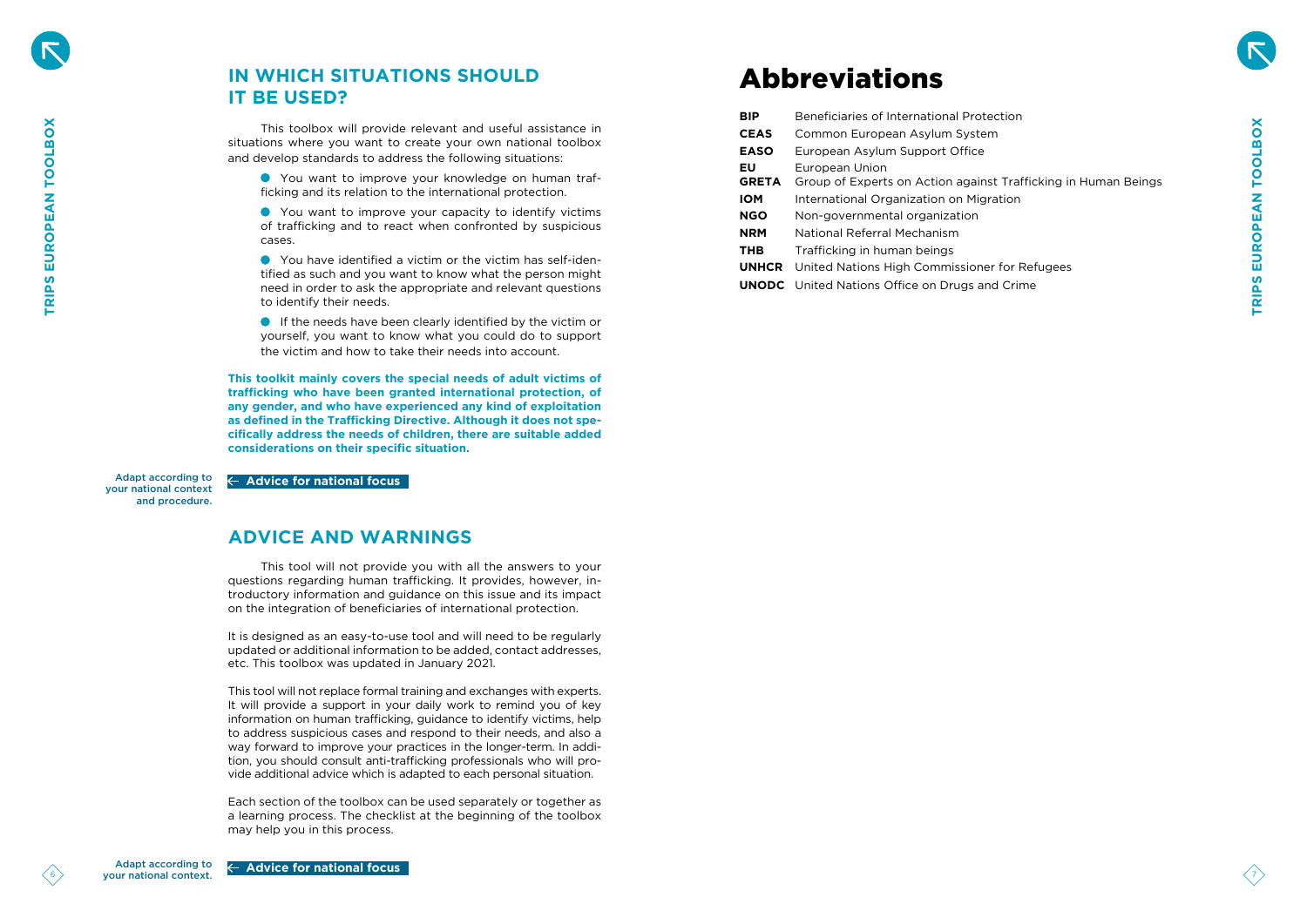8





## **National Rapporteurs or Equivalent Mechanisms:**

Statutory or independent entities or nominated individuals res ponsible for inter alia monitoring the implementation of anti-traf ficking laws, policies, and practices at a national level, and play a key role in data collection on trafficking in human beings.

### **National Referral Mechanism:**

A formalised set of rules and procedures for identifying and refer ring to assistance victims of trafficking in human beings involving a range of public authorities and civil society organisations.

### **Presumed victim of trafficking in human beings:**

A person who has not been formally identified by the authorised authorities (e.g. police) as a victim of trafficking or has declined to go through the formal identification process, but there are rea sonable grounds (indicators) to believe that he/she may be traf ficked.

### **Refugee status:**

According to Article 2(e) of Directive 2011/95/EU (Recast Qualifica tion Directive), it means the recognition as a refugee by a Member State of a third-country national who, owing to a well-founded fear of being persecuted for reasons of race, religion, nationality, poli tical opinion or membership of a particular social group, is outside the country of nationality and is unable or, owing to such fear, is unwilling to avail himself or herself of the protection of that country.

### **Self-identification:**

In the EU context, a person who has made an application for pro tection under the Geneva Convention in respect of which a final decision has not yet been taken. It generally refers to all who ap ply for protection on an individual basis, irrespective of whether they lodge their application on arrival at an airport or land border, or from inside the country and irrespective of whether they ente red the territory legally or illegally.<sup>2</sup>

> The recognition by victims themselves that they have been sub ject to the crime of trafficking in human beings and have reported their situation to the specialist organisations or authorities.

### **Self-reporting:**

When a victim of trafficking in human beings reports the exploita tion/abuse they have experienced/they experience without being aware that it constitutes a form of trafficking in human beings.

## **Special needs of victims of trafficking:**

According to Article 2 and recital 11 of Directive 2011/36/EU (An ti-Trafficking Directive), it is the exploitation of the prostitution of others or other forms of sexual exploitation, forced labour or services, including begging, slavery or practices similar to slavery, servitude, or the exploitation of criminal activities, or the removal of organs […] as well as, for instance, other behaviour such as ille gal adoption or forced marriage in so far as they fulfil the consti tutive elements of trafficking in human beings.<sup>3</sup>

> According to Article 11(7) of the Directive 2011/36/EU (Anti-Traf ficking Directive), the special needs of victims can derive from a victim's pregnancy, health, a mental or psychological disorder they have, or the seriousness of the psychological, physical or sexual violence they have suffered. Member States are required to attend to the special needs of such victims.

## **Specific rights granted to beneficiaries of international protection:**

Persons who have been granted a form of international protection in an EU Member State can benefit from a range of rights and be nefits linked to this status. EU standards are laid down in Chapter VII of the recast Qualification Directive: protection from refou lement, information, maintaining family unity, residence permits, travel documents, access to employment and education, access to procedures for recognition of qualifications, social welfare, healthcare, support provided for unaccompanied minors, access to accommodation, freedom of movement within the Member State, access to integration facilities and repatriation.

1.........The glossary is based on the European Migration Network definitions and the expertise of national partners and European experts of the TRIPS

### **Asylum seeker:**

### **Beneficiary of international protection:**

A person who has been granted a refugee status or subsidiary protection status.

### **Detection of a victim of trafficking in human beings:**

The process of identifying a possible situation of human traf ficking to be distinguished from formal identification as a victim of trafficking.

### **Exploitation in the context of trafficking in human beings:**

### **Identification of victims of trafficking in human beings:**

# <span id="page-4-0"></span>Glossary 1

A process, in which the authorised authority in a given EU Member State (most commonly the law enforcement) identifies signs of trafficking and having reasonable grounds to believe that a person could be a victim of trafficking, issues a statement to that effect, which leads to assistance and treatment of this person as a victim of such crime. In Article 20, the Directive specifies when imple menting the Chapter VII, the Member States shall take into account the specific situation of vulnerable persons including the victims of human trafficking after an individual evaluation of their situation.

### **Informal identification:**

Identification process, which has been carried by an entity or a person other than the authorised authority in an EU Member State with the assistance of an organization.

## **Integration process:**

For the purpose of this study, it has been agreed that the focus is on the following period: from the acquisition of the international protection status to the moment where the beneficiaries are eli gible for citizenship in the hosting country. Nevertheless, partners acknowledge that the integration process is very long and can take several years.

### **International protection:**

According to Article 2(a) of Directive 2011/95/EC (Recast Qualifi cation Directive), it means the granting of refugee status and sub sidiary protection status.

project. 2........In the EU context, asylum application may result in different protection status including refugee status, subsidiary protection, or humanitarian protection according the national framework.

3........Definition of the EU Directive 2011/36/EU, Article 2(3) and Recital 11.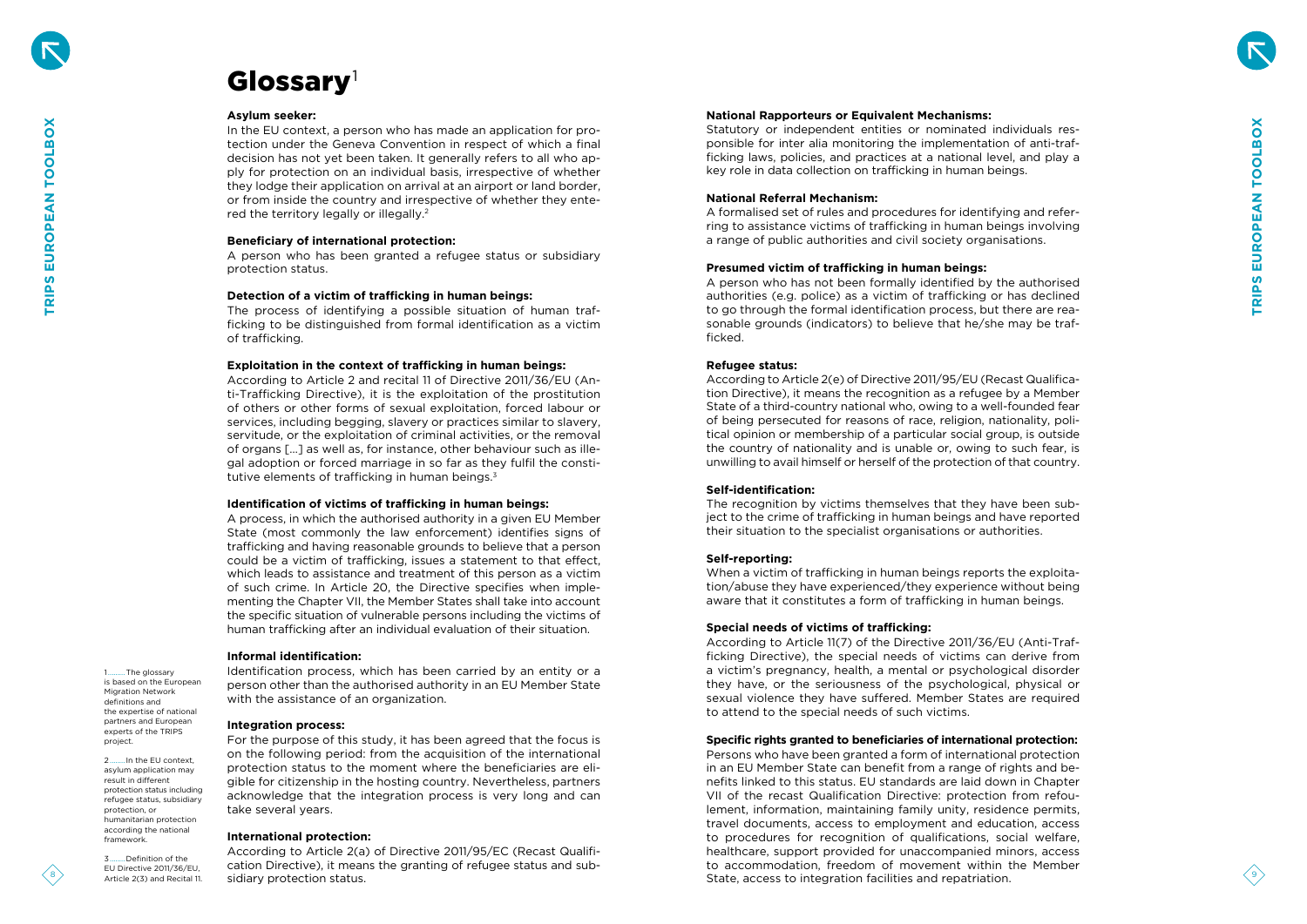- **1.** Do you know what trafficking in human be
- **2.** Are you aware of the different forms of exploits that victims of trafficking might be subject
- **3.** Do you feel you've had enough training on is human trafficking?
- **4.** Do you feel you've had enough training to victims of trafficking?
- **5.** Do you know the indicators of trafficking?
- **6.** Are you aware of the procedure for the formal identification of victims of trafficking?
- **7.** Do you know what rights victims of traffic with regards to the asylum procedures and the integration process?
- **8.** Do you feel equipped enough to lead an ad interview with trafficked beneficiaries of international protection?
- **9.** Do you feel equipped enough to identify the needs related to integration with trafficked benef of international protection?
- **10.** Do you feel adequately equipped to provid guidance to trafficked beneficiaries of inte protection to meet their special needs?
- **11.** Do you feel adequately trained to provide appropriate support to trafficked beneficial of international protection in their integration
- 12. Do you feel adequately equipped internally a comprehensive support to trafficked ben of international protection in their integration
- 13. Do you feel adequately equipped with par to provide a coordinated support to traffic beneficiaries of international protection in their integration?



## **Subsidiary protection status:**

According to Article 2(g) of Directive 2011/95/EU (Recast Qua lification Directive), it means the recognition as a person eligible for subsidiary protection by a Member State of a third-country national who does not qualify as a refugee but in respect of whom substantial grounds have been shown for believing that the per son concerned, if returned to his or her country of origin to his or her country of former habitual residence, would face a real risk of suffering serious harm and is unable, or, owing to such risk, unwilling to avail himself or herself of the protection of that country.

<span id="page-5-0"></span>

|                                                                                                                           | national who does not qualify as a refugee but in respect of whom<br>substantial grounds have been shown for believing that the per-<br>son concerned, if returned to his or her country of origin to his or<br>her country of former habitual residence, would face a real risk of<br>suffering serious harm and is unable, or, owing to such risk, unwil-<br>ling to avail himself or herself of the protection of that country. |                | This checklist may be useful in guiding newcomers. There is no "one size fits<br>all" list. The following list and answers are therefore neither exhaustive nor com-<br>pulsory - consider what is most appropriate according to your situation.<br>If you tick "No", click on the arrow $\blacktriangleright$ to be referred to the relevant section below. |               |           |
|---------------------------------------------------------------------------------------------------------------------------|------------------------------------------------------------------------------------------------------------------------------------------------------------------------------------------------------------------------------------------------------------------------------------------------------------------------------------------------------------------------------------------------------------------------------------|----------------|--------------------------------------------------------------------------------------------------------------------------------------------------------------------------------------------------------------------------------------------------------------------------------------------------------------------------------------------------------------|---------------|-----------|
|                                                                                                                           | <b>Trafficking in human beings:</b>                                                                                                                                                                                                                                                                                                                                                                                                |                | Do you know what trafficking in human beings is?                                                                                                                                                                                                                                                                                                             | Yes O         | No O      |
|                                                                                                                           | According to Article 2 and recital 11 of Directive 2011/36/EU (An-<br>ti-Trafficking Directive), the recruitment, transportation, transfer,<br>harbouring or reception of persons, including the exchange or<br>transfer of control over those persons, by means of the threat or                                                                                                                                                  | 2.             | Are you aware of the different forms of exploitation<br>that victims of trafficking might be subjected to?                                                                                                                                                                                                                                                   | Yes $\bullet$ | No O      |
|                                                                                                                           | use of force or other forms of coercion, of abduction, of fraud, of<br>deception, of the abuse of power or of a position of vulnerability<br>or of the giving or receiving of payments or benefits to achieve the                                                                                                                                                                                                                  |                | Do you feel you've had enough training on what<br>is human trafficking?                                                                                                                                                                                                                                                                                      | Yes O         | No O      |
|                                                                                                                           | consent of a person having control over another person, for the<br>purpose of the exploitation of the prostitution of others or other<br>forms of sexual exploitation, forced labour or services, including                                                                                                                                                                                                                        |                | Do you feel you've had enough training to identify<br>victims of trafficking?                                                                                                                                                                                                                                                                                | Yes $\bullet$ | No O      |
|                                                                                                                           | begging, slavery or practices similar to slavery, servitude, or the<br>exploitation of criminal activities, or the removal of organs [] as                                                                                                                                                                                                                                                                                         |                | Do you know the indicators of trafficking?                                                                                                                                                                                                                                                                                                                   | Yes $\bullet$ | No O      |
|                                                                                                                           | well as, for instance, other behaviour such as illegal adoption or<br>forced marriage in so far as they fulfil the constitutive elements<br>of trafficking in human beings."4 The consent of the person to                                                                                                                                                                                                                         | 6 <sub>1</sub> | Are you aware of the procedure for the formal<br>identification of victims of trafficking?                                                                                                                                                                                                                                                                   | Yes O         | No O      |
|                                                                                                                           | exploitation is irrelevant where the means are present, while the<br>means are irrelevant in cases of children.                                                                                                                                                                                                                                                                                                                    |                | Do you know what rights victims of trafficking have<br>with regards to the asylum procedures and                                                                                                                                                                                                                                                             | Yes O         | No O      |
|                                                                                                                           | Victim of trafficking in human beings:<br>Person formally identified by the authorized competent authority<br>as a victim of trafficking in human beings based on a 'reasonable<br>grounds' standards, as required by Article 10 of the Council of Eu-<br>rope Convention on Action against Trafficking in Human Beings.                                                                                                           |                | the integration process?<br>Do you feel equipped enough to lead an adequate<br>interview with trafficked beneficiaries<br>of international protection?                                                                                                                                                                                                       | Yes O         | No O      |
| This definition is<br>to a large extend inspired<br>by the definition of the<br>Palermo Protocol to<br>Prevent, Suppress  | <b>Vulnerable persons:</b><br>According to Article 21 of Directive 2013/33/EU (Recast Recep-<br>tion Conditions Directive), vulnerable persons in the asylum                                                                                                                                                                                                                                                                       | 9.             | Do you feel equipped enough to identify the needs<br>related to integration with trafficked beneficiaries<br>of international protection?                                                                                                                                                                                                                    | Yes $\bullet$ | <b>No</b> |
| and Punish Trafficking<br>in Persons Especially<br>Women and Children<br>adopted by the General<br>Assembly of the United | process are minors, unaccompanied minors, disabled people, el-<br>derly people, pregnant women, single parents with minor children,<br>victims of human trafficking, persons with serious illnesses,<br>persons with mental disorders and persons who have been sub-                                                                                                                                                               |                | 10. Do you feel adequately equipped to provide<br>guidance to trafficked beneficiaries of international<br>protection to meet their special needs?                                                                                                                                                                                                           | Yes O         | No O      |
| Nations, the first<br>international instrument<br>to define trafficking<br>in 2000.                                       | jected to torture, rape or other serious forms of psychological,<br>physical or sexual violence, such as victims of female genital<br>mutilation.                                                                                                                                                                                                                                                                                  |                | Do you feel adequately trained to provide an<br>appropriate support to trafficked beneficiaries<br>of international protection in their integration?                                                                                                                                                                                                         | Yes O         | No O      |
|                                                                                                                           |                                                                                                                                                                                                                                                                                                                                                                                                                                    | 12.            | Do you feel adequately equipped internally to have<br>a comprehensive support to trafficked beneficiaries<br>of international protection in their integration?                                                                                                                                                                                               | Yes O         | No O      |
|                                                                                                                           |                                                                                                                                                                                                                                                                                                                                                                                                                                    |                | 13. Do you feel adequately equipped with partners<br>to provide a coordinated support to trafficked<br>beneficiaries of international protection in<br>their integration?                                                                                                                                                                                    | Yes O         | No O      |
|                                                                                                                           |                                                                                                                                                                                                                                                                                                                                                                                                                                    |                |                                                                                                                                                                                                                                                                                                                                                              |               |           |



### **Trafficking in human beings:**

## **Victim of trafficking in human beings:**

## **Vulnerable persons:**

# Checklist: **WHAT ARE YOU LOOKING FOR?**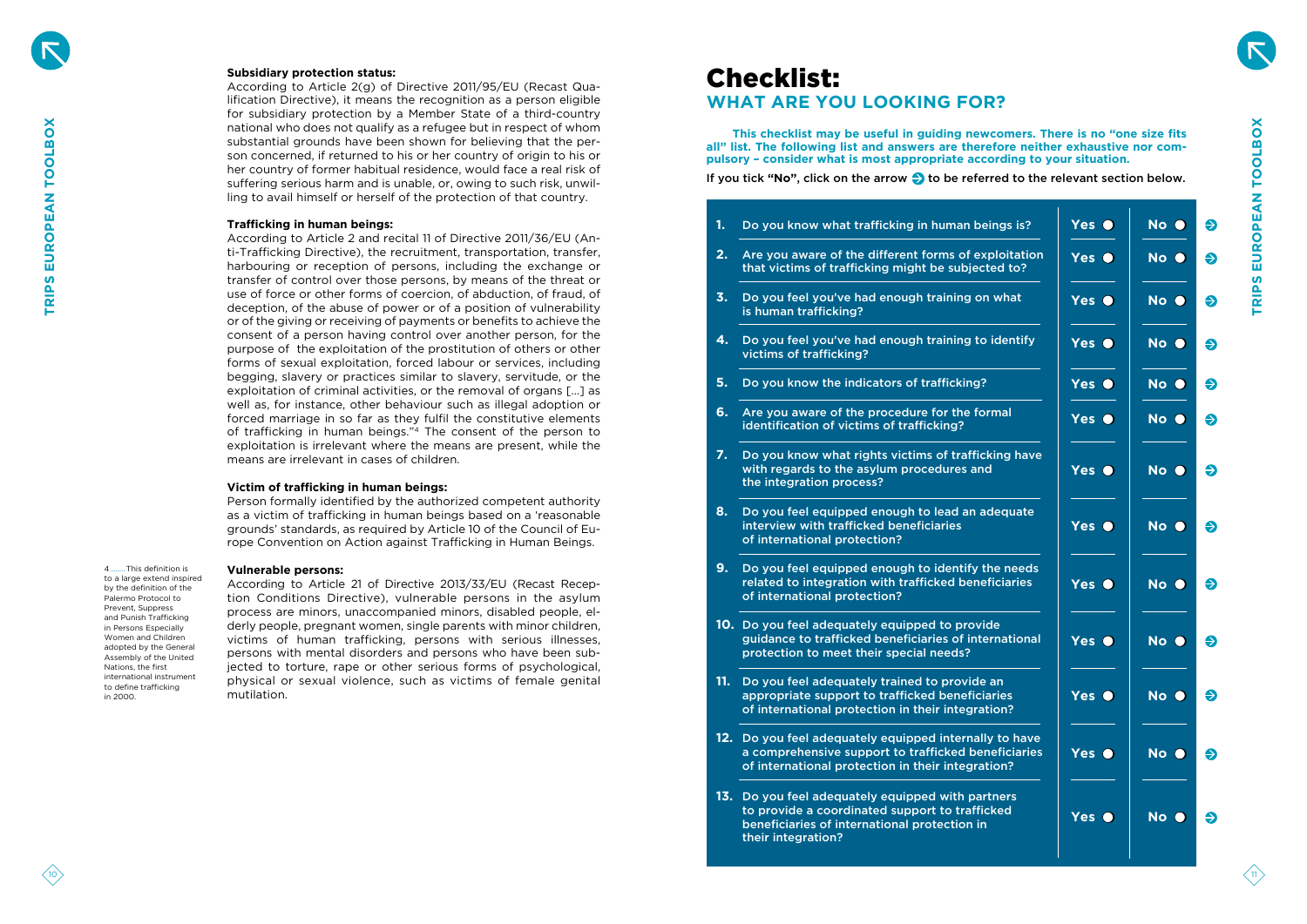

# AND INTERNATIONAL PROTECTION

# **1.1 UNDERSTANDING HUMAN TRAFFICKING**

# **1.1.1 Definition and forms of exploitation**

The relevant definition of trafficking in human beings in an EU context is according to Article 2 and recital 11 of Directive 2011/36/EU (Anti-Trafficking Directive),

**The recruitment, transportation, transfer, harbouring or reception of persons, inclu***ding the exchange or transfer of control over those persons, by means of the threat or use of force or other forms of coercion, of abduction, of fraud, of deception, of the abuse of power or of a position of vulnerability or of the giving or receiving of payments or benefits to achieve the consent of a person having control over another person, for the purpose of the exploitation of the prostitution of others or other forms of sexual exploitation, forced labour or services, including begging, slavery or practices similar to slavery, servitude, or the exploitation of criminal activities, or the removal of organs […] as well as, for instance, other behaviour such as illegal adoption or forced marriage in so far as they fulfil the constitutive elements of trafficking in human beings."*



The consent of the person to exploitation is irrelevant where the means are present, while the means are irrelevant in cases of children.







<span id="page-6-0"></span>1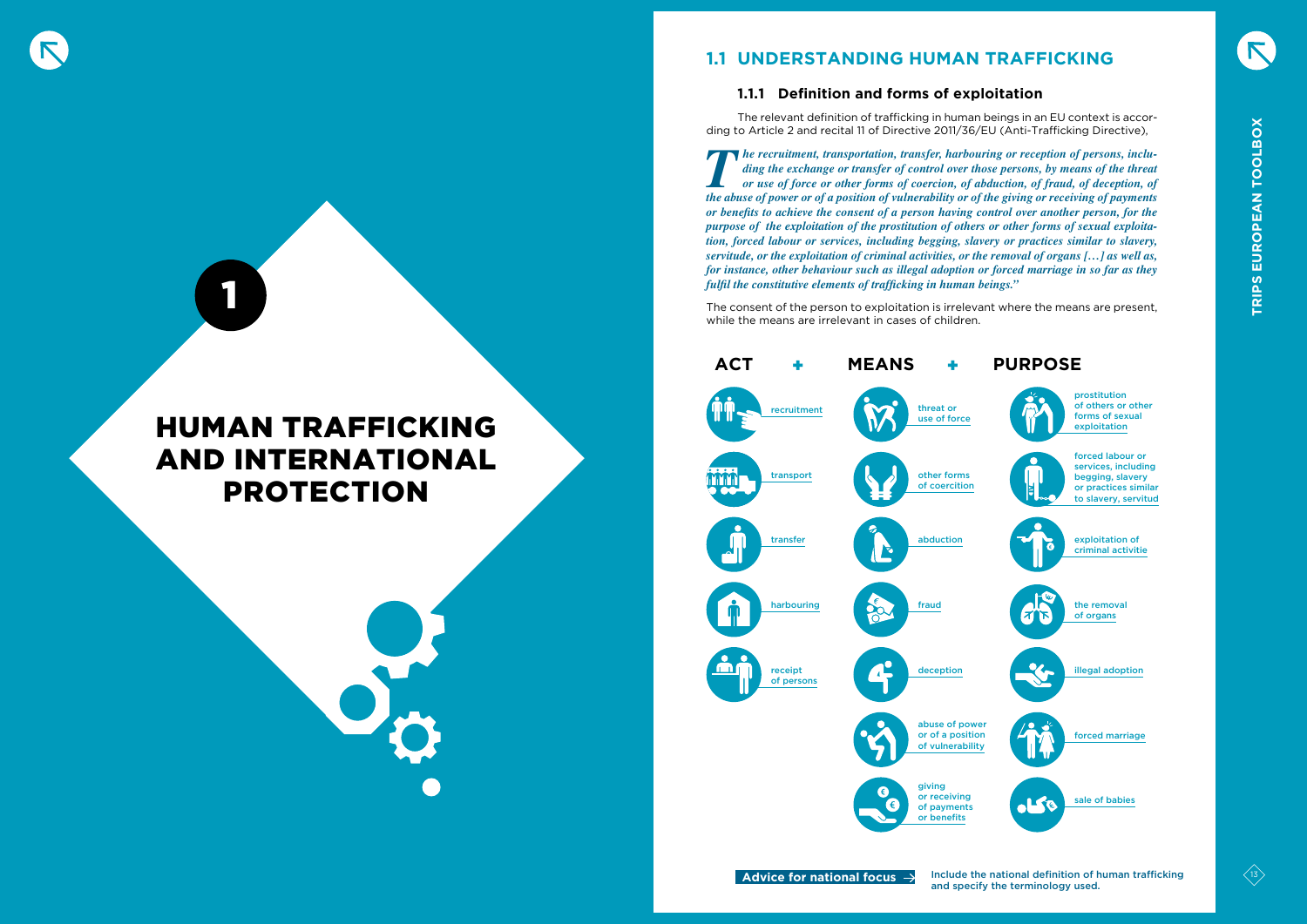## **1.1.2 Root causes of trafficking**

<span id="page-7-0"></span><sup>14</sup> <sup>15</sup> **TRIPS EUROPEAN TOOLBOX TRIPS EUROPEAN TOOLBOX UNODC underlines the variety of trafficking's root causes which can differ according to the national and regional context but also to the individual situation of the victim.5** Usually driven by social, economic, cultural and other factors, human trafficking is complex and a multidimensional issue. Poverty, weak social and economic structures, corruption, lack of employment and equal opportunities, violence against women and children, discrimination, unresolved conflicts, forced displacements can be different factors that expose victims to the risk of trafficking.6 The particular situation and vulnerability of the potential victims expose them to higher risks of exploitation, including the desire to migrate in order to improve their circumstances. **Moreover, migrant populations may be at a higher risk of exploitation since "the destabilization and displacement of populations increase their vulnerability to exploitation and abuse through trafficking and forced labour".7** Root causes can be found in the countries of origin, during the migration process and in the countries of destination. Moreover, in some states, social and cultural practices can contribute to the operations of trafficking networks. Human trafficking is a highly gendered crime, requiring gender-specific responses.8 In this regard, adopting a gender perspective in responding to human trafficking is critical because a major part of the victims identified are women and young girls (reaching an astonishing 90% in trafficking for the purposes of sexual exploitation<sup>9</sup>). Different patterns of trafficking can be observed involving large criminal and well-organized organizations or individuals who could be relatives of the victims. Community members, families or friends can become the exploiter and abuse their power over the victim.

5. LINODC Addressing the root causes, Toolkit to Combat Trafficking in Persons, 2017.

8. European Commission, Study on the gender dimension of trafficking in human beings, 2016.

9. European Commission, Data collection on trafficking in human beings in the EU, 2020

 $\overline{\textbf{t}}$ 

### Adapt to the national context.

+

6.........European Commission, Third report on the progress made in the fight against trafficking in human beings (2020) as required under Article 20 of Directive 2011/36/ EU on preventing and combating trafficking in human beings and protecting its victims, 20 October 2020.

### 7 **UNODC** ibid.

**European Commission**  $\rightarrow$  Data collection on [trafficking](https://ec.europa.eu/anti-trafficking/sites/antitrafficking/files/study_on_data_collection_on_trafficking_in_human_beings_in_the_eu.pdf) in human **[beings](https://ec.europa.eu/anti-trafficking/sites/antitrafficking/files/study_on_data_collection_on_trafficking_in_human_beings_in_the_eu.pdf) in the EU, 2018**

# **KEEP IN MIND: Differences between smuggling and trafficking**

Smuggling of migrants is defined by the Protocol Against the Smuggling of Migrants supplementing the United Nations Convention against transnational organized crime and differs from human trafficking. The protocol defines it as "the procurement, in order to obtain, directly or indirectly, a financial or other material benefit, of the illegal entry of a person into a State Party of which the person is not a national or a permanent resident". Differences should be underlined between migrant smuggling and human trafficking since they do not relate to the same crime even if they can go together or one can lead to the other. While smuggling is a crime against the State, trafficking is a human right violation against a person. Human trafficking does not necessarily require the irregular crossing of a border. Half of the victims in the EU are EU nationals who can be trafficked within their own Member States. Others are trafficked into other Member States, but cross the inner EU borders legally. Not all non-EU victims arrive to the EU through irregular migration routes.

11. Furopean Commission, Data collection on trafficking in human beings in the EU, 2020

12. It must be noted. that the UK definition of the crime centring on the notion of 'modern slavery' and 'forced labour' markedly differs from the EU-27 definition of trafficking in human beings in line with Directive 2011/36/ EU. As a result, the inclusion or exclusion of the UK statistics in the overall EU statistics leads to significant differences. This is highlighted throughout the EC data report.

 **Advice for national focus**

## **Advice for national focus**

# **1.1.3 Available data on human trafficking THB**

The collection of data on human trafficking is an important challenge regularly faced by researchers when assessing the scale of the phenomenon. In its most recent publication on trafficking data published in 2018, the United Nations Office on Drugs and Crime (UNODC) underlines that "although there have been tangible improvements in the availability of data and information on trafficking in persons, relevant gaps in knowledge affect large parts of the world".<sup>11</sup> Several reports have been published by international and European organizations:

**European Commission Data collection on [trafficking](https://ec.europa.eu/anti-trafficking/sites/antitrafficking/files/study_on_data_collection_on_trafficking_in_human_beings_in_the_eu.pdf) in human [beings](https://ec.europa.eu/anti-trafficking/sites/antitrafficking/files/study_on_data_collection_on_trafficking_in_human_beings_in_the_eu.pdf) in the EU, 2020**

**Europol**  $\rightarrow$  4<sup>th</sup> Annual [Activity](https://www.europol.europa.eu/publications-documents/emsc-4th-annual-activity-report-%E2%80%93-2020) Report - 2020

**UNODC Global Reporting on [Trafficking](https://www.unodc.org/unodc/data-and-analysis/glotip.html) in persons, 2020**

**IOM Migrant [Vulnerability](https://publications.iom.int/books/migrant-vulnerability-human-trafficking-and-exploitation-evidence-central-and-eastern) to Human Trafficking and Exploitation: Evidence from the Central and Eastern [Mediterranean](https://publications.iom.int/books/migrant-vulnerability-human-trafficking-and-exploitation-evidence-central-and-eastern) Migration [Routes,](https://publications.iom.int/books/migrant-vulnerability-human-trafficking-and-exploitation-evidence-central-and-eastern) 2017**

In 2020, the European Commission published updated statistics on human trafficking in the EU.<sup>11</sup> **26,268 were registered in the 28 EU Member States for 2017 and 2018**, which is a higher number compared to the previous reporting period. 46% were victims of sexual exploitation and 22% of labour exploitation. 59% of the victims registered were third-country nationals. Women and young girls remain the first impacted by human trafficking (58%), and 32% of the victims are minors. The main Member States with the largest registered victims were the United-Kingdom<sup>12</sup> (12,123), France (2,846), Italy (1,988), Netherlands (1,624), and Germany (1,380). The main third-countries of origin were Nigeria (3,112), Albania (1,814), Vietnam (1,525), China (1,064), and Sudan (603).

# **1.1.4 International and European legal frameworks**

 **The following information is intended to provide key legal information on the international and European legal frameworks. Depending on your context, you may include or refer to these sources in the national toolbox in a side box or include them in annexes.**

The **Directive on Preventing and Combating Trafficking in Human Beings and Protecting its Victims** of 201113 requires Member States to provide sufficient assistance and support measures to victims of trafficking including "the provision of appropriate and safe accommodation and material assistance, as well as necessary medical treatment including psychological assistance, counselling and information, and translation and interpretation services where appropriate". Information provision should include the possibility of granting international protection and the content of the protection granted (Article 11(6)). The Directive also underlines the need to pay particular attention to unaccompanied children victims of THB.

Include the national available data.



10 ......UNODC, Global Reporting on Trafficking in persons, 2018.

13.......Directive 2011/36/ EU of the European Parliament and of the Council of 5 April 2011 on preventing and combating trafficking in human beings and protecting its victims, and replacing Council Framework Decision 2002/629/JHA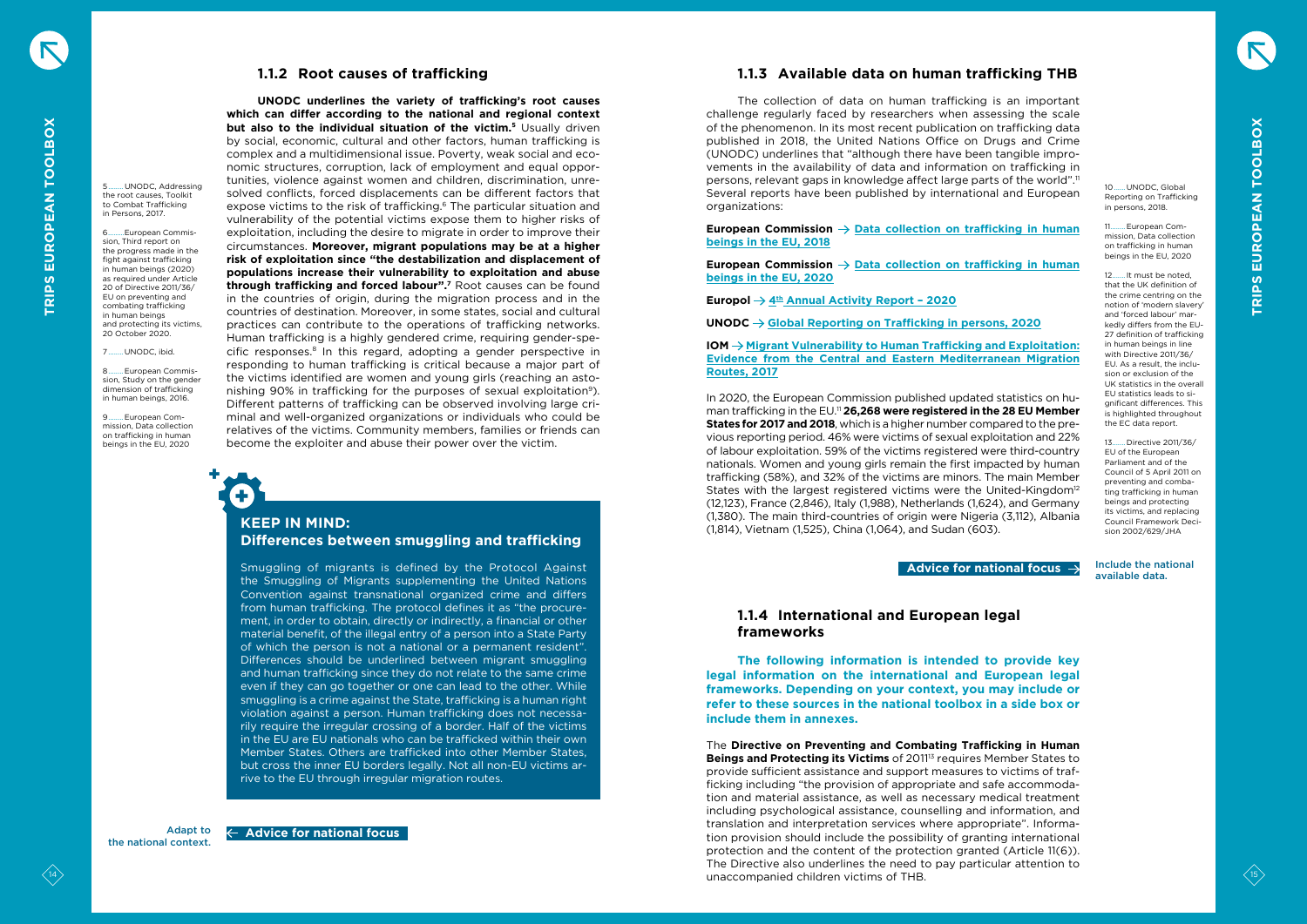+

Moreover, the **Victims' Rights Directive** of 201214 establishes minimum standards on the rights, support and protection of victims of crime, including human trafficking, and ensures that they are recognized and treated with respect. Proper and adequate protection, support and access to justice should be ensured for the victims. The Directive includes provisions on the rights of victims but also their family members, strengthens victims' procedural rights in criminal proceedings, and foresees appropriate training on victims' needs for officials who are likely to be in contact with them.

16 17 **C**  $\alpha$  **TRIPS EUROPEAN TO CONTROL** (1)  $\alpha$  **TRIPS EUROPEAN TO CONTROL (1)**  $\alpha$   $\beta$  **C**  $\alpha$  **C**  $\beta$  **C**  $\alpha$  **C**  $\beta$  **C**  $\beta$  **C**  $\beta$  **C**  $\beta$  **C**  $\beta$  **C**  $\beta$  **C**  $\beta$  **C**  $\beta$  **C**  $\beta$  **C**  $\beta$  **C**  $\beta$  **The 1951 Convention and 1967 Protocol relating to the Status of Refugees** and **the UNHCR guidance relating to the application of international protection to victims of trafficking** provide key provisions relevant to the TRIPS project. Despite the fact that the Convention and the Protocol form the global basis of the right to international protection, they do not include specific categories of applicants with special needs. Guidance has been produced over the years relating to the application of international protection to victims of trafficking.15 These guidelines provide interpretative legal guidance for governments, legal practitioners, decision-makers and the judiciary as well as for UNHCR staff. **The UNHCR underlines that "there is no doubt that rape and other forms of gender‑related violence, such as […] trafficking are acts which inflict severe pain and suffering – both mental and physical – and which have been used as forms of persecution, whether perpetrated by State or private actors."16** Moreover, the risk of reprisals and/or possible re-trafficking should be taken into account when being returned to the territory from which they have fled or from which they have been trafficked, as well as ostracism, discrimination or punishment by the family, and/or the local community or by the authorities upon return. In this regard, according to the UNHCR guidelines, victims or potential victims of trafficking may qualify as refugees where it can be demonstrated that they fear being persecuted for reasons of their membership of a particular social group.



context, legislation, practices.

# **KEEP IN MIND: How international protection status can apply to victims of human trafficking**

Applicants for international protection who are victims of trafficking may claim asylum on different grounds which can match with the 1951 Geneva Convention or the subsidiary protection criteria. They may be at risk of persecution if they return to their country of origin due to their exploitation regardless of the location of the trafficking. The social group criteria may consequently apply in this case. These grounds are not applied systematically and it may depend on the specific groups of victims based on their country of origin or the form of exploitation. If there is a risk of unhuman or degrading treatment upon return, subsidiary protection may be granted. Victims of trafficking can apply for asylum on any other grounds laid down in the Geneva Convention and Protocols when relevant, regardless of their trafficking situation.

14 ...... Directive 2012/29/ EU of the European Parliament and of the Council of 25 October 2012 establishing minimum standards on the rights, support and protection of victims of crime, and replacing Council Framework Decision 2001/220/JHA

15....... Handbook and Guidelines on Procedures and Criteria for Determining Refugee Status under the 1951 Convention and the 1967 Protocol relating to the status of refugees, Geneva, February 2019; Guidelines on International Protection n°7: The application of Article 1A(2) of the 1951 Convention and/or 1967 Protocol relating to the Status of Refugees to victims of trafficking and persons at risk of being trafficked, HCR/ GIP/06/07, 7 April 2006.

> 17. Article 6 and 7 18. Article 6.4 19 ......Article 10 et 11 20 .....Article 5 21.......Article 3.c 22......Article 10 23......Article 12 24 .....Article 13 25......Article 14

16 ...... Handbook and Guidelines on Procedures and Criteria for Determining Refugee Status under the 1951 Convention and the 1967 Protocol relating to the status of refugees, Geneva, February 2019.

 $\overline{\textbf{t}}$ 

**The Palermo Protocol to Prevent, Suppress and Punish Trafficking in Persons Especially Women and Children** was adopted by the General Assembly of the United Nations and celebrated its 20 years in December 2020. It supplements the United Nations Convention against Transnational Organized Crime and has been ratified by all States covered by the project and by the European Union (EU). In Article 3, the Protocol provides an international definition of the trafficking in human beings which aims to harmonize the domestic laws in order to reinforce international cooperation in this field. The Protocol includes several obligations and provisions to assist and protect victims of trafficking.17 While implementing these obligations, States are required to take into account the special needs of victims.18 Victims have to be provided with appropriate housing, medical, psycho-social and material assistance, labour, training and education opportunities, and the possibility to stay legally on the territory. The Protocol also includes prevention and cooperation measures relating to the exchanges of information and training for law enforcement, immigration and other relevant officials, and an obligation that States protect victims from re-victimization.19 In its repressive provisions, the Protocol requires that States criminalize human trafficking in their domestic laws.20 Moreover, it includes specific provisions for minors in its definition.<sup>21</sup>

**The Council of Europe Convention on Action against THB** was adopted on 3 May 2005 and entered into force on 1 February 2008. While building on existing international instruments, the Convention goes beyond the minimum standards agreed upon in them and strengthens the protection afforded to victims. The Convention has a comprehensive scope of application, encompassing all forms of trafficking (whether national or transnational, linked or not linked to organised crime).The main added value of the Convention is its human rights perspective and focus on victim protection. Its Preamble defines trafficking in human beings as a violation of human rights and an offence to the dignity and integrity of the human being. Another important added value of the Convention is the monitoring system set up to supervise the implementation of the obligations contained in it, which consists of two pillars: the Group of Experts on Action against Trafficking in Human Beings (GRETA) and the Committee of the Parties. The Convention is not restricted to Council of Europe member states; non-members states and the European Union also have the possibility of becoming Party to the Convention.

All States involved in this study have ratified the Convention. The only Council of Europe member State which has not yet signed and ratified the Convention is the Russian Federation. **Important provisions and rights relevant to the TRIPS project are enshrined in this Convention:** the right to be identified as a victim<sup>22</sup>, the right to be assisted in the physical, psychological and social recovery<sup>23</sup>, the right to a recovery and reflection period of at least 30 days when there are reasonable grounds to believe that the person concerned is a victim24, and the right to a residence permit, without prejudice to the right to seek and enjoy asylum<sup>25</sup>. In a Guidance Note published in June 2020, GRETA analyses the application of the principles of international protection in the context of human trafficking."<sup>26</sup>

> 26 .....GRETA, Guidance Note, on the entitlement of victims of trafficking, and persons at risk of being trafficked, to international protection, GRETA (2020)06, June 2020.



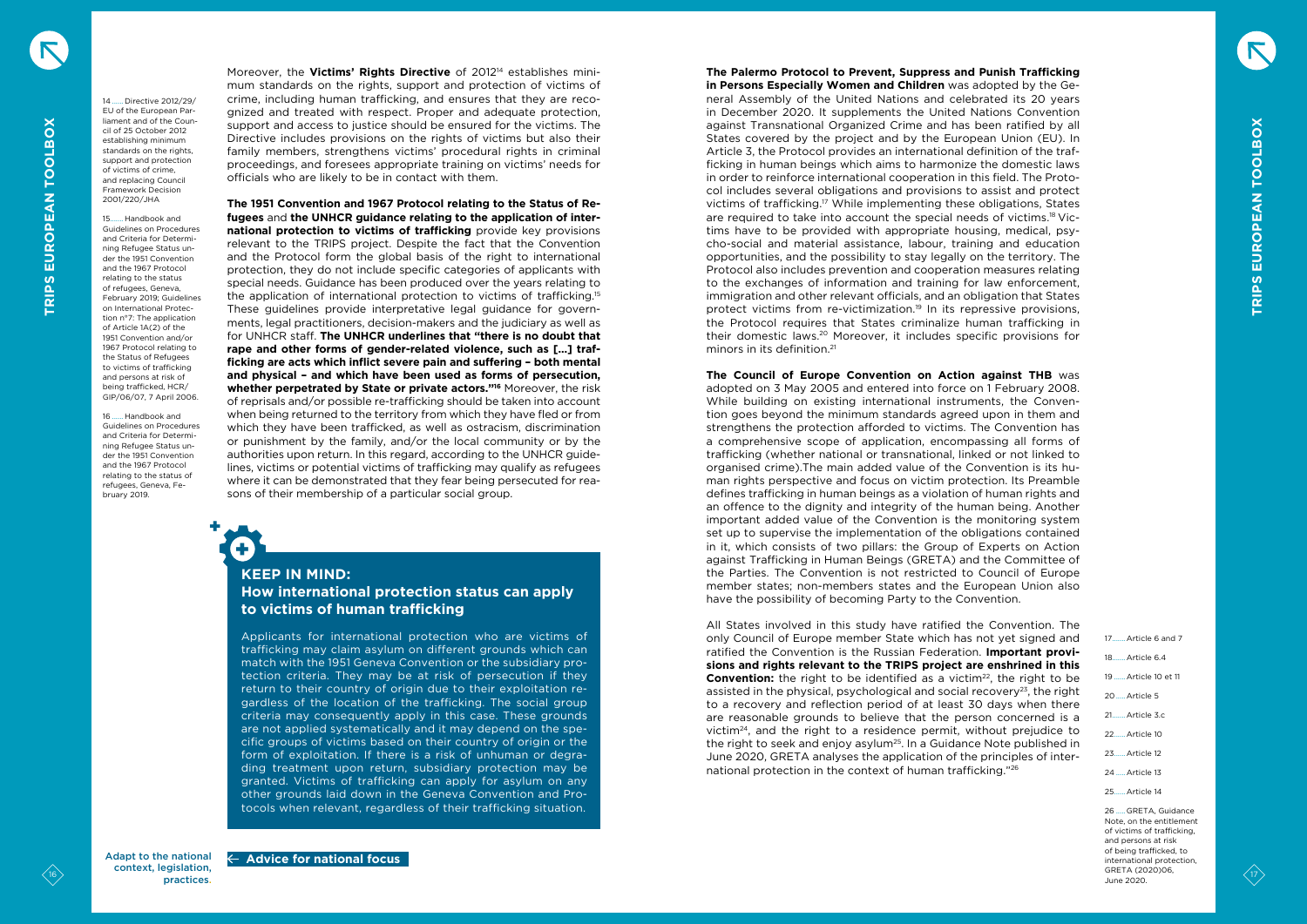<span id="page-9-0"></span>

# **1.2 TRAINING AVAILABLE**

Different training modules are available on human trafficking and are critical to improve the identification of victims and to provide adequate support and protection.

**A multidisciplinary approach of training adds extensive value to address the comprehensive issues related to human trafficking.** Moreover, taking training courses with different organizations and institutions provides an added-value in terms of perspective and long-term cooperation.

You will find below several helpful links and tools:

- **EASO Guidance on [membership](https://www.easo.europa.eu/sites/default/files/EASO-Guidance-on%20MPSG-EN.pdf) of a particular social group**
- **EASO ISPN tool [\(identification](https://ipsn.easo.europa.eu/easo-tool-identification-persons-special-needs) of person with special needs)**
- **[EASO practical tools](https://www.easo.europa.eu/practical-tools)**
- **EASO's activities related to [vulnerable](https://www.easo.europa.eu/asylum-support-training/vulnerable-groups) groups**
- **Council of Europe - HELP Online [Training](https://www.coe.int/en/web/anti-human-trafficking/help-online-training-course) Course on [combating](https://www.coe.int/en/web/anti-human-trafficking/help-online-training-course) trafficking in human beings**
- **UNODC, Human Trafficking [Knowledge](https://sherloc.unodc.org/cld/en/v3/htms/index.html?lng=en) Portal**
- **UNHCR, Principles and [Guidelines](https://www.unhcr.org/protection/migration/4bf6454c9/recommended-principles-guidelines-human-rights-human-trafficking.html?query=guidelines) on Human Rights and Human [Trafficking](https://www.unhcr.org/protection/migration/4bf6454c9/recommended-principles-guidelines-human-rights-human-trafficking.html?query=guidelines)**
- **The National Human [Trafficking](https://humantraffickinghotline.org/) Hotline**
- **[TRACKS](https://www.forumrefugies.org/images/s-informer/publications/rapports/tracks/TRACKS_Toolbox_EU_2018.pdf) toolbox**

Include and/or adapt to the national context.

18 **19 <b>CALL CAN A** CONSULTED THE CAN ALSO CONSULTED TO VICTIME CONSULTED TO VICTIME CONSULTED TO VICTIME CONSULTED TO VICTIME CONSULTED TO VICTIME CONSULTED TO VICTIME CONSULTED TO VICTIME CONSULTED TO VICTIME CONSULTED **Formal identification** is performed by a designated competent authority, which may vary from one country to another, on the basis of reasonable grounds to believe that a person has been a victim of trafficking. Identification is key in the victim's protection as it entitles the person to a series of rights. According to Article 10.1 of the Council of Europe Convention on Action against Trafficking in Human Beings *"each Party shall provide its competent authorities with persons who are trained and qualified in preventing and combating trafficking in human beings, in identifying and helping victims, including children, and shall ensure that the different authorities collaborate with each other as well as with relevant support organizations, so that victims* 

# **1.3 CHALLENGES RELATED TO VICTIM IDENTIFICATION**

## **1.3.1 Formal and informal identification of a victim**

 **One of the main challenges of the anti-trafficking measure is the identification person as a victim. There are usually two stages of the identification procedure: formal and informal identification.** 

 **Advice for national focus**

Adapt to the national context and legal framework. European information can be included in a side box in the toolbox or included in annexes.

Adapt to the national context.



*can be identified in a procedure duly taking into account the special situation of women and child victims and, in appropriate cases, issued with residence permits under the conditions provided for in Article 14 of the present Convention".*

**Informal identification or detection** can be performed by a range of frontline organisations who observe signs or indicators of human trafficking and refers the presumed victim to the body performing formal identification. Self-identification can also occur when the victim recognizes himself/herself to be a victim of human trafficking, but this detection also remains informal.

+

# **KEEP IN MIND: Differences between a residence permit and the international protection system**

 $\mathbf{t}$ 

It is important to note that in most countries being recognized as a beneficiary of international protection and obtaining protection status does not automatically mean receiving a residence permit. While the exact procedures differ, it is usually necessary to start a separate administrative procedure for a residence permit, based on the recognition of victim status (possibly other or associated permits, such as a work permit). It is appropriate to inform the beneficiary of international protection about this and/or help him/her to take the necessary administrative steps.

# **1.3.2 Indicators of human trafficking**

Several tools and indicators have been developed to support practitioners and authorities to detect potential cases of human trafficking. Such indicators, without being exhaustive, can suggest that the person might be exploited and a victim of human trafficking.

Two tools can be used to facilitate this process:

**The European Commission Guidelines for the [Identification](https://ec.europa.eu/anti-trafficking/sites/default/files/guidelines_on_identification_of_victims_1.pdf) of Victims of [Trafficking](https://ec.europa.eu/anti-trafficking/sites/default/files/guidelines_on_identification_of_victims_1.pdf) in Human Beings** highlights existing documents and projects on the identification of victims, and in particular those targeting consular services and border guards and thus encourages their systematic use by the respective officials.

EASO has also developed the **[ISPN tool](https://ipsn.easo.europa.eu/easo-tool-identification-persons-special-needs)**, an online platform with indicators to assess persons with special needs in the asylum procedure, looking at among other issues, the special needs of trafficked persons.

### **Advice for national focus**

**Advice for national focus**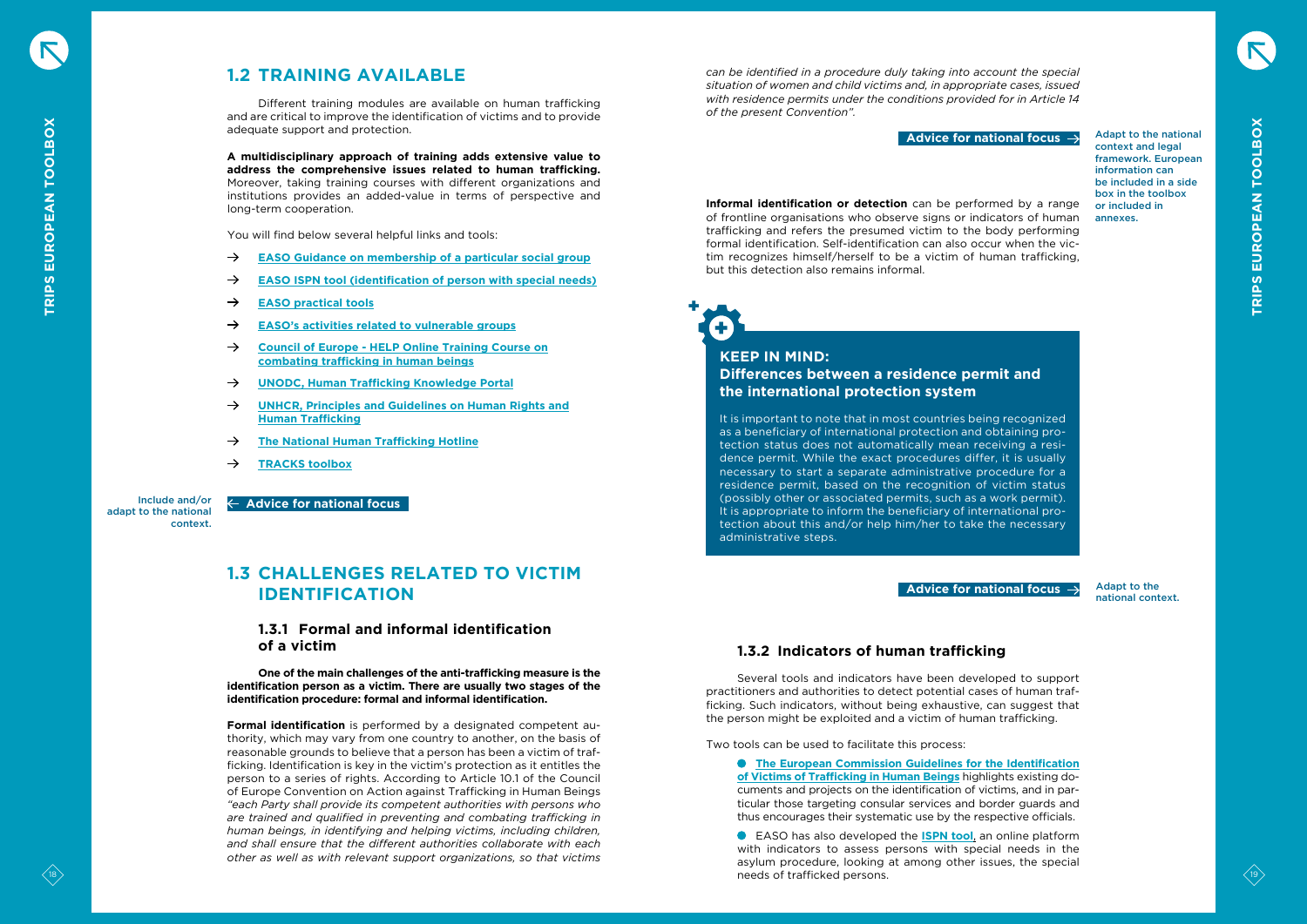**The UN Office on Drugs and Crime's [\(UNODC\)](https://www.unodc.org/pdf/HT_indicators_E_LOWRES.pdf) list** of trafficking indicators. While some of them are general ones, others are related to different forms of exploitation. It also includes specific indicators regarding children.

**The International [Organization](http://iomfrance.org/sites/default/files/DETECT_EN_web%20%28002%29.pdf) for Migration's document** encompasses key trafficking indicators which should enable frontline actors to refer the victim to specialized services for formal identification; as well as common misconceptions about trafficking that should be avoided.

Add any existing national tools and/or lists, created by NGOs or national authorities.

# $\overline{\textbf{t}}$ +

Add any national relevant information.

According to EU law, victims of trafficking have the right to be formally identified and recognized as such even if they are already involved in the integration process. This right should be guaranteed even in cases where the victim refuses to cooperate with the authorities in the criminal proceedings. Being formally recognized as a victim of trafficking is for many victims part of the recovery process and can encourage them to reveal the true nature of their story. Victims should be informed of their right to be identified and protection as a victim of trafficking.

# **KEEP IN MIND: Cross-cutting categories among victims of trafficking**

Practitioners should keep in mind the **important intersections between different exploitation and vulnerable situations.** This is not an exhaustive list and other special needs categories might be relevant to consider.

Victims of trafficking may have been also subjected to rape, other forms of violence, persons with gender-related special needs, accompanied and unaccompanied minors, pregnant persons, LGBTQI, disabled persons. Persons with mental issues should also be taken into consideration because of the traumatic experience of human trafficking or due to previous incidents that happened in the country of origin.

<span id="page-10-0"></span><sup>20</sup> <sup>21</sup> **TRIPS EUROPEAN TOOLBOX TRIPS EUROPEAN TOOLBOX** With regards to the international protection system, the **common European asylum system (CEAS) provides a framework to the EU Member States policies and practices to address the asylum claim and the integration of beneficiaries of international protection.** It is composed of several directives and regulations which define the obligations of States and the provisions to implement for asylum seekers and refugees. Special needs and vulnerability have also been addressed in this system, as well as for the victims of human trafficking. The latter have been defined as a category of asylum applicants with special needs in the **Recast Reception Conditions Directive** of July 201327 and the **Recast Procedures Directive** of June 2013.28 Member States are required to identify and assess the special needs of the applicant and to take them into account in the provisions of reception conditions. Regarding the asylum procedure, special procedural guarantees have to be put in place for applicants with special needs including conditions for the personal interview and length of the procedure. Another important tool of the CEAS to mention is the **Dublin Regulation**<sup>29</sup> which also foresees specific rules for victims of trafficking but only with regards to minors.30 There are no specific provisions for adult victims of THB.

Needs of victims will differ and they remain related to each personal situation depending on the victim's age, sex, gender identity, family situation, physical and/or psychological state, form of exploitation they have suffered, migration route and support provided during the asylum procedure.

*When implementing this chapter, Member States shall take into account the specific situation of vulnerable persons" citing among other "initiations of human trafficking" 31 other "victims of human trafficking".31*

Most of the data collected and research conducted related to victims of human trafficking in the international protection system, specifically the asylum procedure, mainly addresses women and girl victims of trafficking for sexual exploitation.

### **Advice for national focus**

 **Advice for national focus**

# **1.3.3 Identification of victims during the asylum procedure and the integration process**

**This toolbox and the TRIPS project look further into the implemetation of the Recast Qualification Directive** which stipulates in chapter 7 relating to the contents of the international protection that

Article 20(4) specifies that this provision

*shall apply only to persons found to have special needs after an individual evaluation of their situation".*

The specific needs of trafficked beneficiaries of international protection related to the integration process are addressed in this toolbox with a more detailed overview of how to identify these needs, how to address them and improve practitioners' practices in this regard.

**The TRIPS findings demonstrate that Article 20(4) on the individual evaluation of their situation is applied by considering the screening carried out during the asylum procedure without a new and formal evaluation after getting the protection status.** Considering the important gaps identified in the asylum seekers' special needs identification process, there is a high risk that victims of trafficking are not correctly identified during the asylum procedure. **The lack of a corrective system after the international protection granting is another lost opportunity to screen and provide tailored support to victims of trafficking.** These observations were also more globally underlined in other European Member States in the Evaluation report on the application of the recast Qualification Directive: *"the vast majority of Member States relied on the vulnerability assessment made during the asylum procedure and did not assess the special needs of vulnerable persons again once the status of international protection has been granted".* The recast Qualification Directive does not specifically require another assessment to be carried out once the protection status has been granted. Nevertheless, the report underlines that in order to ensure the obligation enshrined in Article 20(3),

27......Directive 2013/33/ EU of the European Parliament and of the Council of 26 June 2013 laying down standards for the reception of applicants for international protection

28......Directive 2013/32/ EU of the European Parliament and of the Council of 26 June 2013 on common procedures for granting and withdrawing international protection

29 .....Regulation (EU) No 604/2013 of the European Parliament and of the Council of 26 June 2013 establishing the criteria and mechanisms for determining the Member State responsible for examining an application for international protection lodged in one of the Member States by a third-country national or a stateless person.

30.....Article 6(3)c : "In assessing the best interests of the child, Member States shall closely cooperate with each other and shall, in particular, take due account of the following factors: safety and security considerations, in particular where there is a risk of the minor being a victim of human trafficking".

31.......Article 20 (3).



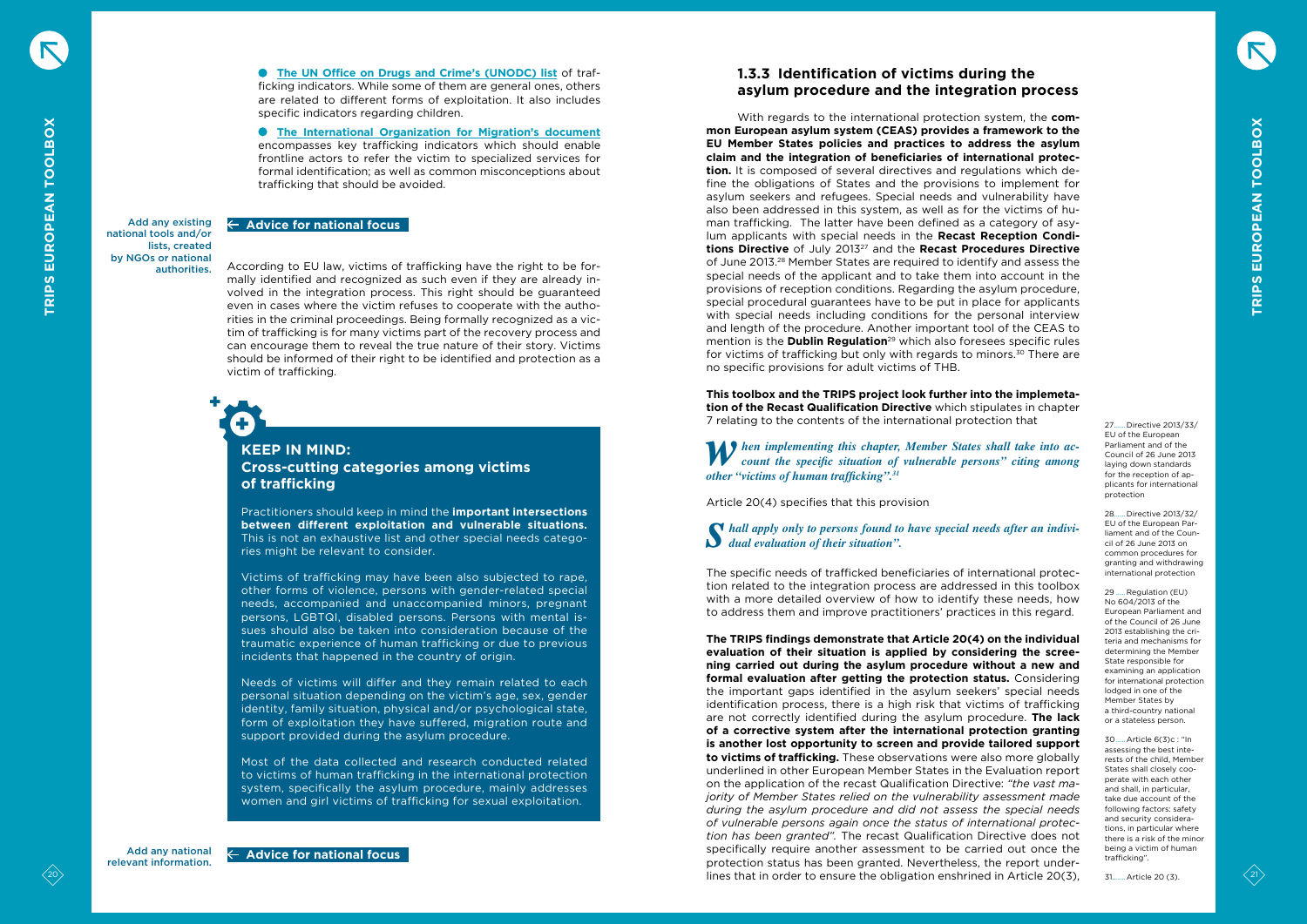*"it is crucial that Member States have a mechanism in place that guarantees that the outcome of the first assessment under the Reception Conditions Directive is communicated to the competent authorities in charge of applying the rights set out in the recast Qualification directive".* 

<span id="page-11-0"></span>22 **23**  $\alpha$  23 **22** 22 **23** 22 **23** 22 **23** 22 **23** 22 **23** 22 **23** 22 **23** 22 **23** 22 **23** 22 **23** 22 **23** 22 **23** 22 **23** 22 **23** 22 **23** 22 **23** 22 **23** 22 **23** 22 **23** 22 **23** 22 **23** 22 **23** 22 **23** 22 **23** 22 **23** While the identification of special needs is not consistently ensured during the asylum procedure and the integration process, the information collected during the assessment phase are precious to provide adapted support to the victims of trafficking. As underlined in the evaluation report of the recast Qualification Directive, in the absence of evaluation after the protection has been granted, information sharing is important to ensure that competent authorities take into account the vulnerability in the integration process. Nevertheless, this backup solution is not ensured at national level by the authorities. Another factor to take into account is the confidentiality of the data and the challenges to ensure adequate data sharing while respecting the private lives of the trafficked BIP.

The TRACKS project also demonstrated that the application of the Dublin procedure often decreased or delayed the chances of a trafficking victim being identified in the asylum procedure as the Member State where the application was launched would focus on transferring them to another Member State without looking into their specific needs.<sup>32</sup>

**For more details on the report's findings, you can consult the European comparative report and the national summary reports elaborated as part of the TRIPS project.**

Include the national

framework to identify victims of trafficking during the asylum procedure and the integration process.

# **1.4 WHAT RESPONSE AND GUARANTEES FOR VICTIMS IN RELATION TO INTERNATIONAL PROTECTION?**

The Common European Asylum System (CEAS) provides a framework to the EU Member States policies and practices to address the asylum claim and the integration of beneficiaries of international protection. It is composed of several Directives and regulations which define the obligations of States and the provisions to implement for asylum seekers and refugees. Special needs and vulnerability have been also addressed in this system, including the victims of human trafficking.

- Access to information (Article 22).
- Maintaining family unity of the international protection beneficiaries. (Article 23). It is worth noting that beneficiaries of subsidiary protection are subject to more restrictive conditions regarding family reunification, as Article 3(2)(c) of the Family Reunification Directive is interpreted to exclude these from its scope. It is, therefore, currently up to each Member State to lay down the rights related to family reunification for persons granted subsidiary protection.

The latter have been defined as a category of asylum applicants with special needs in the **Recast Reception Conditions Directive** of July 2013 and the **Recast Procedures Directive** of June 2013. Member States are required to identify and assess the special needs of the applicant and to take them into account in the provisions of reception conditions. Regarding the asylum procedure, special procedural

- **Travel documents (Article 25).**
- Grant and facilitate access to employment immediately after protection has been granted "subject to rules generally applicable to the professional and the public service". Access to vocational training must also be granted including training courses for upgrading skills, practical workplace experience and counselling services afforded by employment offices under equivalent conditions as for nationals (Article 26).
- Grant full access to the education system to all minors and all adults (Article 27)
- Ensure same treatment as nationals in the context of recognition procedures for foreign diplomas, certificates and other evidence of formal qualifications and ensure full access to schemes specifically focused on the assessment, validation, and accreditation of skills and competencies when documentary evidence of qualifications cannot be provided. Recognition of qualification and skills assessment (Article 28)
- Ensure provision of social assistance and access to social welfare (Article 29) including access to social security systems (Article 26.4)

32...... More details in the TRACKS summary report.

## **Advice for national focus**

guarantees have to be put in place for applicants with special needs including conditions for the personal interview and length of the procedure. Another important tool of the CEAS is the Dublin Regulation which also foresees specific rules for victims of trafficking but only with regard to minors.<sup>33</sup> There are no specific provisions for adult victims of THB.

The **Recast Qualification Directive** stipulates in chapter 7 relating to the contents of the international protection that "when implementing this chapter, Member States shall take into account the specific situation of vulnerable persons" citing among other "victims of human trafficking".34 In Article 20(4) it specifies that this provision "shall apply only to persons found to have special needs after an individual evaluation of their situation". **The Directive includes the following integration provisions for beneficiaries of international protection:**

Access to residence permits as soon as possible after refugee or subsidiary protection status has been granted as well as to family members (Article 24).

Access to healthcare including both physical and mental healthcare. Provision of treatment of mental disorders, when needed, to beneficiaries of international protection who have special needs such as pregnant women, disabled people, persons who have undergone torture, rape or other serious forms of psychological, physical or sexual violence, or minors who have been victims of any form of abuse, neglect, exploitation, torture, cruel, inhuman and degrading treatment or who have suffered from armed conflict. It does not explicitly include victims of trafficking. (Article 30)

33......Article 6(3)c : "In assessing the best interests of the child, Member States shall closely cooperate with each other and shall, in particular, take due account of the following factors: safety and security considerations, in particular where there is a risk of the minor being a victim of human trafficking".

34 .....Article 20 (3)



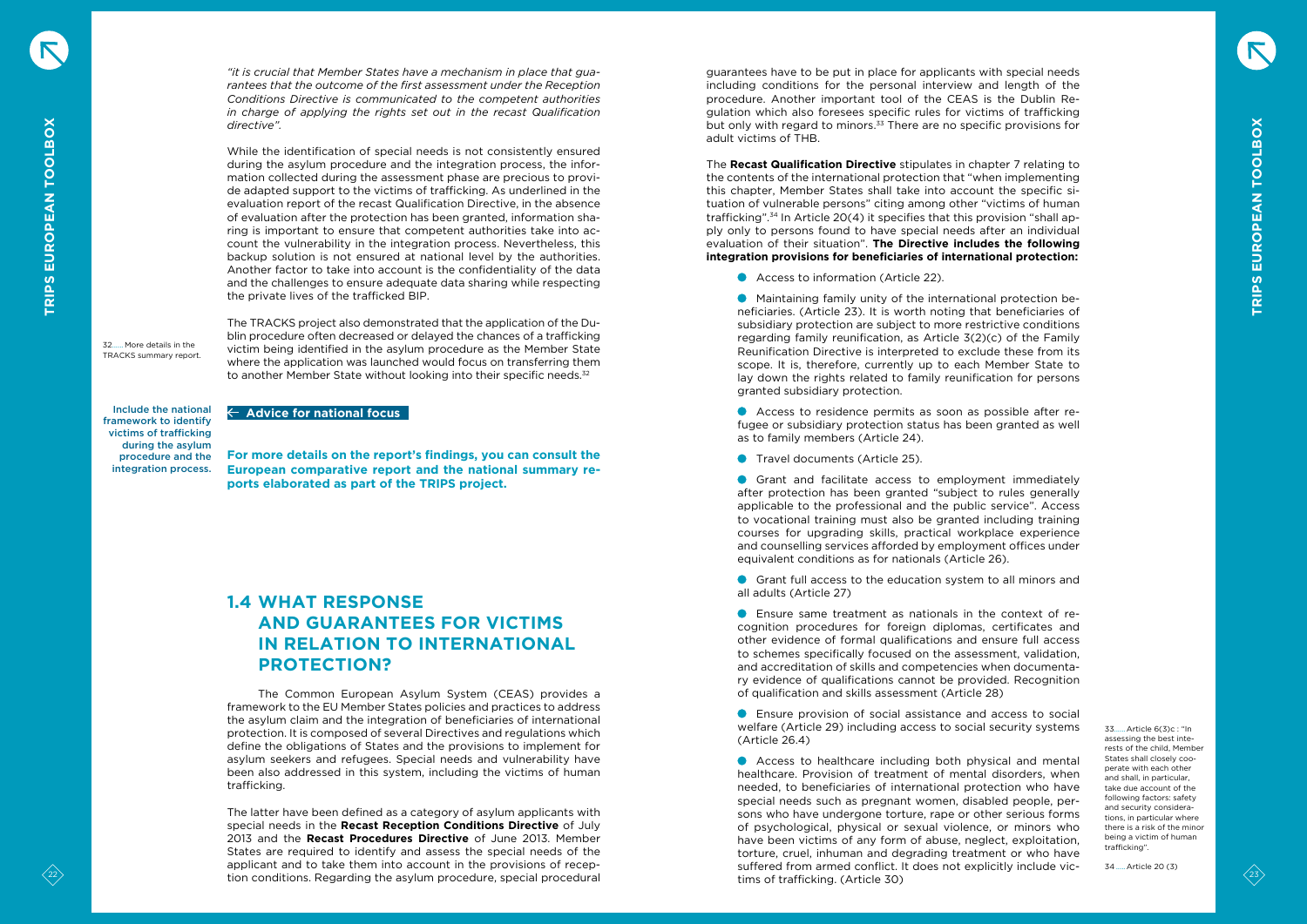- Access to accommodation (Article 32)
- **C** Freedom of movement within the Member States (Article 33)
- Access to integration facilities (Article 34)

# $\overline{\textbf{t}}$ +

Include the national framework.

# **KEEP IN MIND: Obligations of assistance to victims of human trafficking**

- standards of living capable of ensuring their subsistence, through such measures as: appropriate and secure accommodation, psychological and material assistance;
- **access to emergency medical treatment;**

**O** translation and interpretation services, when appropriate;

Article 12 of the Council of Europe Convention on Action against Trafficking in Human Beings states that each Party shall adopt such legislative or other measures as may be necessary to assist victims in their physical, psychological and social recovery.

Such assistance shall include at least:

- access to education for children:
- $\bullet$  the victim's safety and protection needs shall be taken into account;
- necessary medical or other assistance to victims lawfully resident within its territory who do not have adequate resources and need such help shall be provided;
- **Q** access to the labour market, to vocational training and education shall be authorized.

<span id="page-12-0"></span>Adapt to the national framework.  **Advice for national focus**

> counselling and information, in particular as regards their legal rights and the services available to them, in a language that they can understand;

> assistance to enable their rights and interests to be presented and considered at appropriate stages of criminal proceedings against offenders;

Refer to the **GRETA [leaflets](https://www.coe.int/en/web/anti-human-trafficking/leaflets)** on victims' rights and monitoring mechanism available in several languages.



# IDENTIFY VICTIMS AND ADDRESS THEIR SPECIAL NEEDS IN THE INTEGRATION PROCESS

2



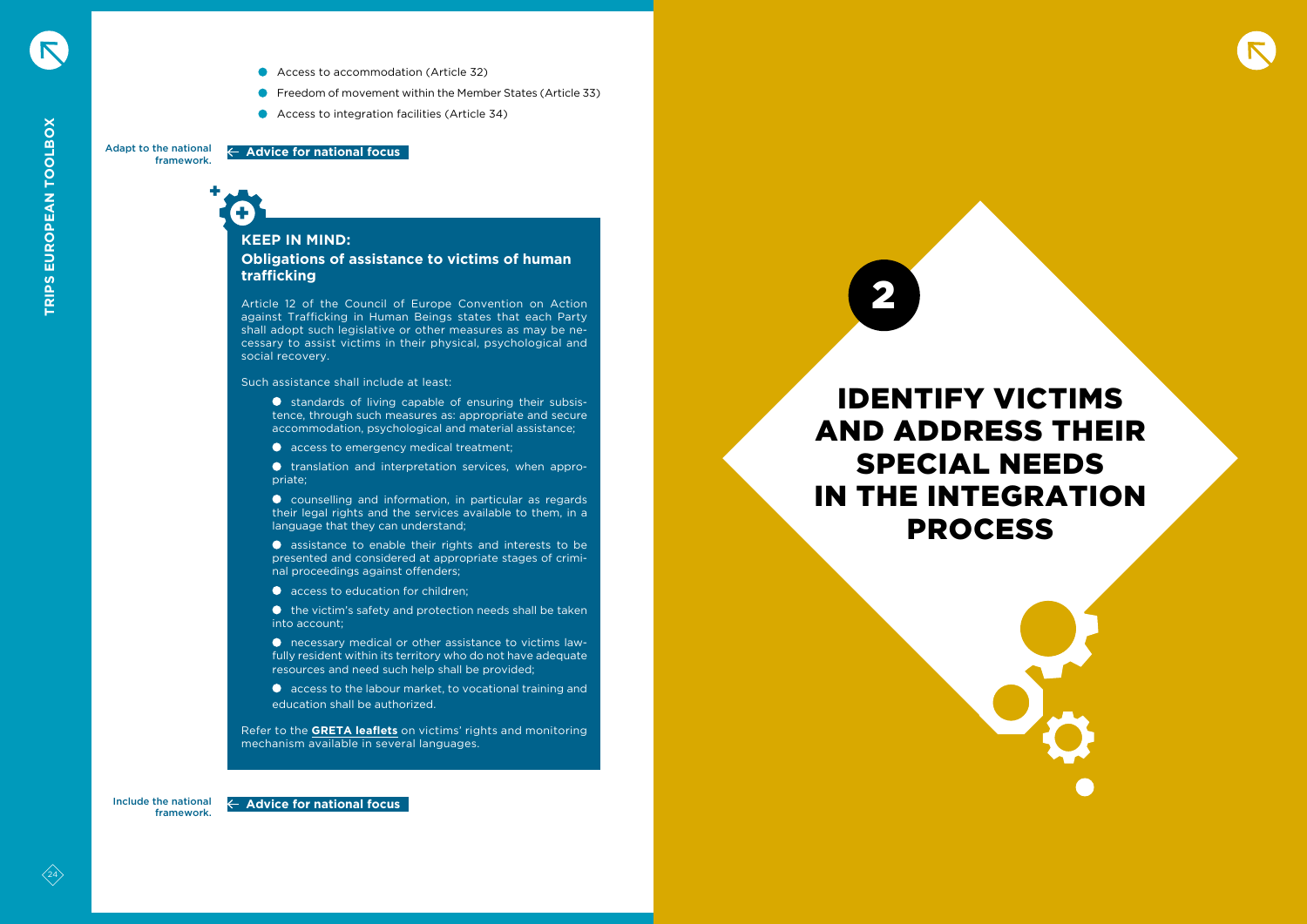# **2.1 INTERVIEW GUIDANCE OF TRAFFICKED INTERNATIONAL PROTECTION BENEFICIARIES' SPECIAL NEEDS**

# **2.1.1 Existing tools and training**

You can refer to the following supporting tools and guidance for interviewing the victims and identifying their special needs in a safe environment.

- **UNODC's ethical and safety [recommendations](https://www.unodc.org/documents/human-trafficking/Toolkit-files/08-58296_tool_6-12.pdf) for [interviewing](https://www.unodc.org/documents/human-trafficking/Toolkit-files/08-58296_tool_6-12.pdf) trafficked women and children**
- **WHO ethical and safety [recommendations](https://apps.who.int/iris/bitstream/handle/10665/42765/9241546255.pdf;jsessionid=9E34E289BB22F6E13FDA874445C97EF0?sequence=1) for interviewing [trafficked](https://apps.who.int/iris/bitstream/handle/10665/42765/9241546255.pdf;jsessionid=9E34E289BB22F6E13FDA874445C97EF0?sequence=1) women, 2003**
- **Project "Time for needs: Listening, Healing, [Protecting.](http://www.cir-onlus.org/wp-content/uploads/2017/10/final-report_TIME-FOR-NEEDS_CIR-1.pdf) A Joint Action for an [Appropriate](http://www.cir-onlus.org/wp-content/uploads/2017/10/final-report_TIME-FOR-NEEDS_CIR-1.pdf) Assessment of Special Needs of Victims of Torture and [Violence"](http://www.cir-onlus.org/wp-content/uploads/2017/10/final-report_TIME-FOR-NEEDS_CIR-1.pdf)**

# **2.1.2 Best practice guidance when working with victims of trafficking**

**The following main principles provide global guidance which should be taken into account when conducting interviews with presumed victims of trafficking and can be included in the national toolbox. They are based on the interview methodology elaborated as part of the previous European project TRACKS by Forum réfugiés-Cosi and British Red Cross and re-used by the consortium during the TRIPS project, and on additional advice provided by experts and practitioners.** 

 **The safety and privacy of the victims should be ensured for a range of safeguards.** Interview sites must be selected in consultation with victims. A private space should be privileged. If the interview is conducted in a public space, confidentiality constitutes a real challenge and interviewers should ensure that others are not able to overhear the conversation. If this cannot be guaranteed then the interview must be postponed or another location must be agreed with the victims. The layout of the room should also be appropriate and provide a safe environment, with tissues and water available to the victim. If possible, the applicant victim of trafficking should be able to face the exit; the room should have a window; chairs should be placed in a circle so that the people in the room are seated in a triangle, and there should not be a computer screen blocking the desk in the middle.

<span id="page-13-0"></span>26 27 **CALIBRIDGS** 27 **CALIBRIDGS 27 <b>CALIBRIDGS** 27 **CALIBRIDGS** 27 **CALIBRIDGS** 27 **CALIBRIDGS** 27 **CALIBRIDGS** 27 **CALIBRIDGS** 27 **CALIBRIDGS** 27 **CALIBRIDGS** 27 **CALIBRIDGS** 27 **CALIBRIDGS** 27 **CALIBRIDGS** 27 **CALIBRI The victim should be able to have an interpreter or a cultural mediator of the gender of their choosing. The interpreter must be committed to a confidentiality agreement.** Participation of an interpreter or a cultural mediator can be organized according to the victim's wishes. Interviewers should also be aware of the difficulty some people might have of disclosing their true situation in front of someone of the same nationality or ethnic group. In this regard, potential conflict with the cultural mediator should be taken into account (e.g. someone from the same country might be from a different, even hostile, ethnicity or religion from the victim). Therefore, the person should be asked what they prefer, before the interview takes place. At the beginning of the interview, make sure that the victim and the interpreter/cultural mediator understand each another. This would mean that they really speak/understand the same language, and also that they have a rapport of trust. If not, the interview should be stopped, the reason why they don't understand each other assessed and postponing the interview considered. It might be important to occasionally check if the interpreter/mediator are indeed impartial and open to the group of potential beneficiaries.

**If additional people participate in the interview, their respective role should be clearly explained to the victim.** Efforts will be made to consider the preferences of the victim concerning the gender of their interviewer although this cannot always be accommodated. When this isn't possible, the victim must be given notice of this, and they will be advised that they can withdraw from being interviewed as a result of this, if they so wish.

Adapt to the national context.



 **Advice for national focus**

**The practice should be underpinned by internal regulations** e.g. a code of conduct and a complaints mechanism – if possible this should be explained to the beneficiary. Exchanges of practices between professionals should be considered in order to reinforce identification capacities and interview methodology.

# **2.1.3 Protect privacy and ensure safety**

 **It is ultimately up to the trafficked person to decide whether or not to discuss their personal situation and experience-related information.** Service providers may support individuals in the decision-making process, by providing information on the possible benefits and risks of disclosing the information, so that informed consent is obtained prior to publishing the data.

All information collected during the interview and given by the presumed victim has to be carefully stored and protected. It should be shared only with relevant stakeholders and with the consent of the person.

The presumed victim must be informed on the protective measures.

Adapt to the national legal framework and context related to privacy protection and consent.



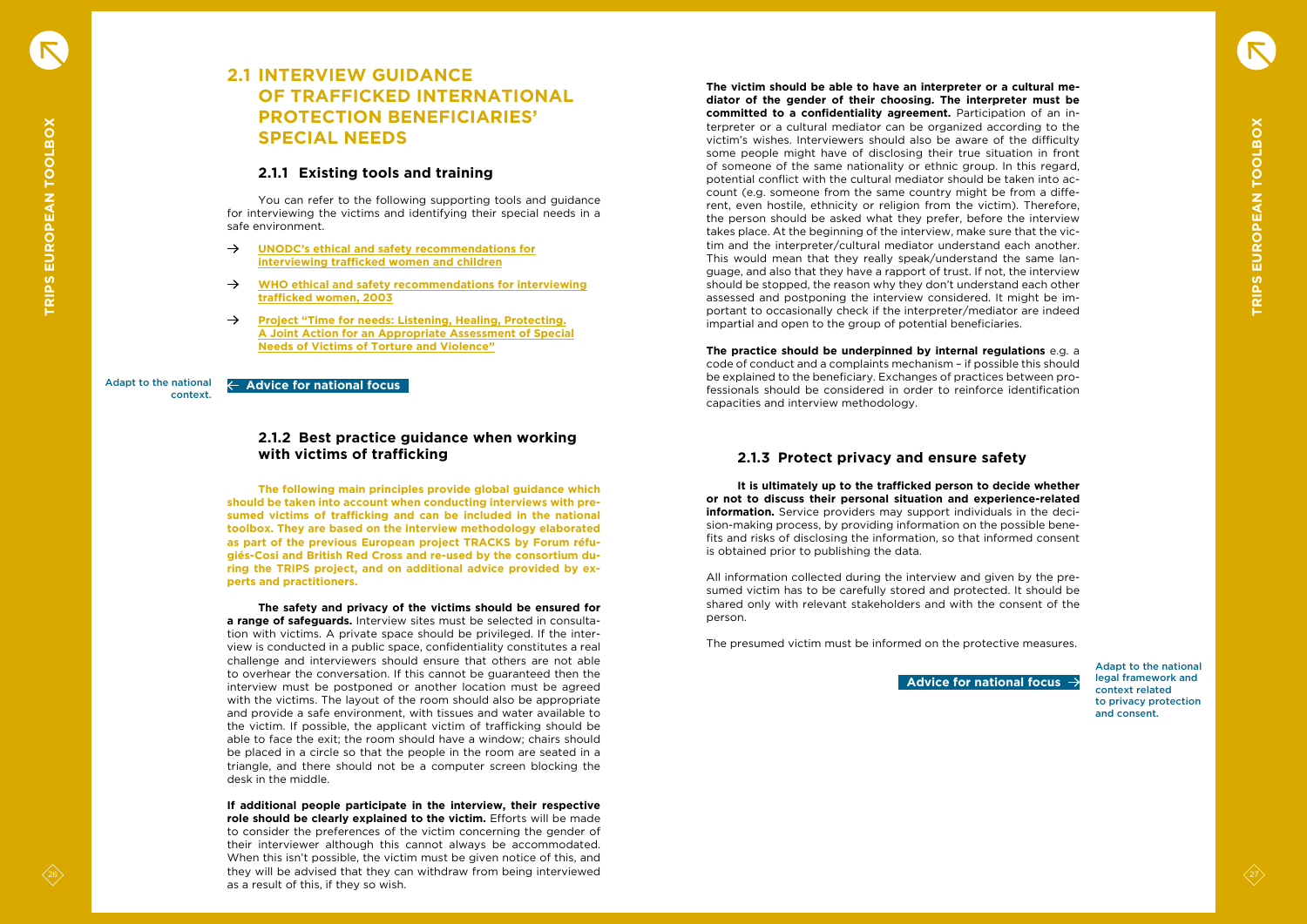# **2.1.4**  *Do no harm:* **ensuring emotional and psychological well-being**

 **An interview can be traumatizing if it is not conducted in a positive and empowering manner.** Unless necessary, you should avoid asking direct questions about the violence suffered (recoun ting the violence might lead to reliving past trauma and therefore inhibit communication).

<span id="page-14-0"></span>28 29 **TRIPS EUROPEAN TO CONSULTER CONSULTER AND THE CONSULTER CONSULTER AND CONSULTER AND CONSULTER AND CONSULTER AND CONSULTER AND CONSULTER AND CONSULTER AND CONSULTER AND CONSULTER AND CONSULTER AND CONSULTER AND CONS In addition to the exploitation experience, it is important to reco gnise that elements of the asylum procedure and integration pro cess themselves can be a source of trauma.** For example, having been held in detention, having been interviewed in a hostile man ner, having experienced difficult relationships with the asylum/inte gration authorities, including at the appeal stage or having suffered abuse whilst in an asylum seeker/BIP accommodation can constitute topics causing anxiety and distress. There may also be victims who had suicidal thoughts and/or actions triggered by the asylum/inte gration process.

At the beginning of the interview, **a code word or a code movement** can be agreed between the interviewer and the victim for the latter to indicate when they do not feel comfortable anymore.

**A rest break during the interview should be offered to the victim when it is noticed that the situation is distressing.** You should be ready to stop the interview at any point – and be prepared with me thods for stopping the interview and what to tell the person without them feeling like they have somehow 'failed' during the interview.

● Do not commit to things outside your remit or for which you don't have the means to achieve, even if based on your good intentions: a victim of trafficking has often experienced multi ple instances of lies, false promises, deception, abuse of trust etc. Behaving like this, even if unintentional, might be prohibi tive and impede or even sever any relationship of trust.

**Keep in mind that the person may not be aware that he/she is vic tim of trafficking.** It might therefore be ineffective or counterproduc tive to begin by addressing his/her situation by talking about "human trafficking" or using the word victim.

Inform the victim of their rights and of any procedures that apply to them.

It is beneficial to end the interview on a positive and lighter note to achieve some level of comfort.

# **2.1.5 Equal participation and empowerment of the victim**

**C** Ensure to have a calm and sensitive reaction, listen carefully to the testimony, and acknowledge the situation.

**Ethical participation of trafficked persons includes treating them as equals, that is, as agents with power, rather than helpless victims.** They are the best positioned to know what their needs are/ have been. Survivors of trafficking might manifest the effects of their former situation in the way they handle power relations. Therefore, one has to be careful to set the right power balance in the relationship with the victim. To achieve equal participation, the interviewer must seek a way to empower the victim, to give him/her a form of control over the process of the interview.

You will find below some advice:

Make sure, at the beginning of any exchange, that you clear ly explain the objective, the reason why the applicant is having such an interview, and what you want to achieve. Make sure they agree with it, and remind them of the confidentiality of the interview.

Always ask the victim if they have understood what has been said or the information shared. Do not hesitate to repeat and always ask them if they have questions, comments or any concerns.

At the end of the interview summarize what has been agreed and inform him/her on what will happen next, and who does what. Explain all the options and plan together any further steps.

# **2.1.6 How to react to an exploitation testimony?**

If a presumed victim discloses that they have been trafficked or are currently being exploited, you can refer to the following guiding principles:

Consider the victim's current immediate, mid and long-term needs according to his/her individual situation.

Assess the victim's current safety and whether they can ac cess a safe place (with the victim's consent).

Assess the victim's needs and how they would like to be supported (with the victim's consent).

Assess if the victim needs immediate healthcare assistance and make a referral accordingly.

Contact your line manager and/or the anti-trafficking ma nager to get support and guidance according to your internal procedure.

If needed, refer to an organization specialized in anti-traf ficking.



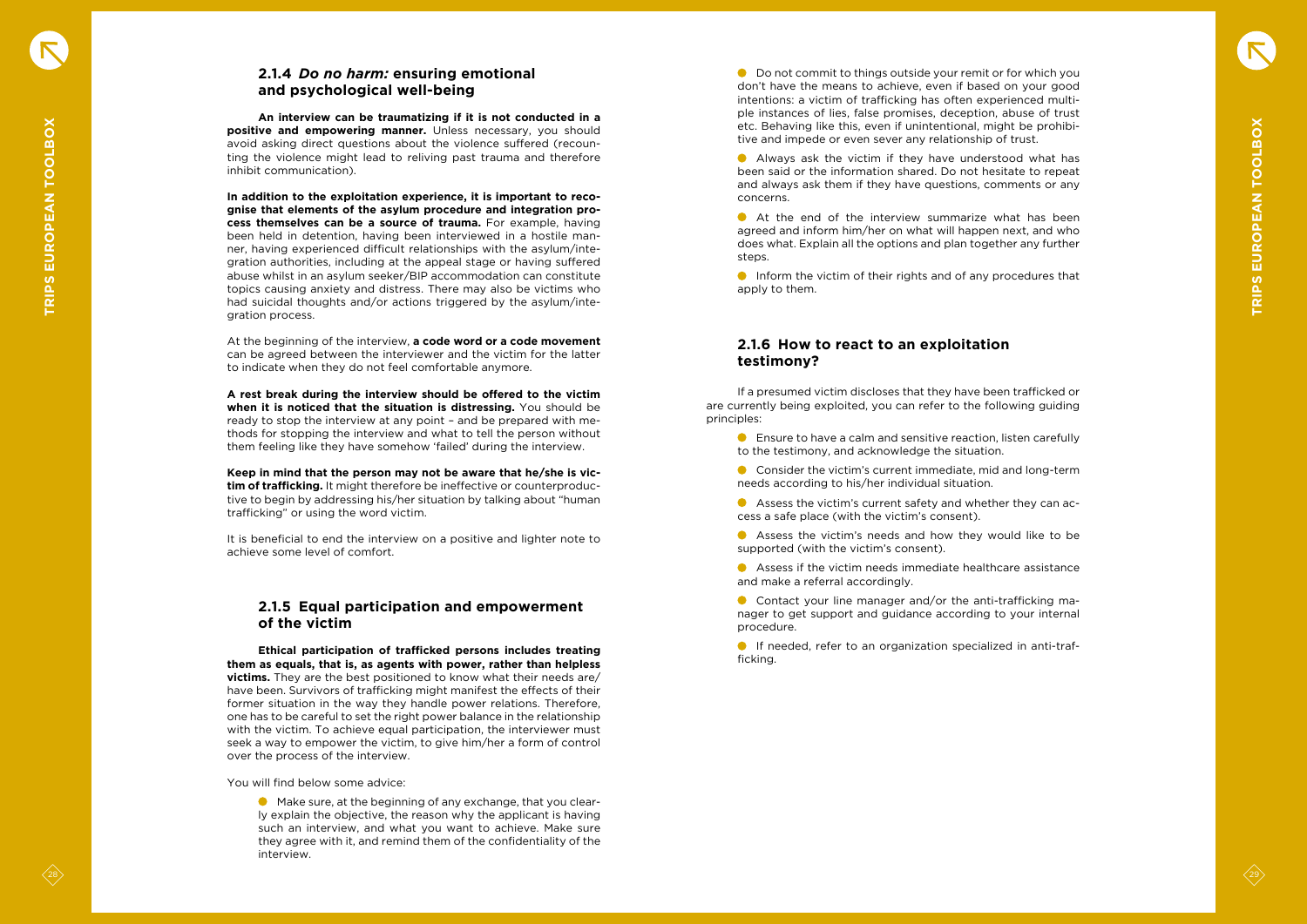# **INTERVIEW GUIDANCE - SUMMARY CHECKLIST**

Interview sites must be selected in consultation with victims.

### **Before the interview:**

**•** The layout of the room should also be appropriate and provide a safe environment.

**•** The interview should be carried out by somebody who has experience in interviewing vulnerable people. If not, the professional should refer to a human trafficking expert for guidance and advice.

**•** Respective roles of the participants in the interview should be clearly explained to the victim.

Efforts will be made to consider the victim's prefe rences in relation to the gender of their interviewer and eventual interpreter or cultural mediator.

A code word or a code movement can be agreed between the interviewer and the victim.

A rest break during the interview should be offered to the victim when it is noticed that the situation is distressing.

### **At the beginning of the interview:**

 $\bullet$  Keep in mind that the applicant may not be aware that he/she is a victim of trafficking.

Do not commit to things outside your remit or for which you don't have the means to achieve.

Make sure that the victim and the interpreter/cultural mediator understand one another.

**End the interview on a positive and lighter note to** achieve some level of comfort.

At the end of the interview summarize what has been agreed and inform him/her on what will happen next, and who does what. Explain all the options and plan together any further steps.

The presumed victim must be informed on the protec tive and confidentiality measures.

Inform the victim of their rights and of any procedures that apply to them.

Clearly explain the objective of the interview, the rea son why the applicant is having such an interview, and what you hope to achieve. Make sure they agree with it.

**O** Refer them to other appropriate services if required.

Unless necessary, avoid asking direct questions about the violence suffered.

# $\overline{\textbf{t}}$ **KEEP IN MIND: Adopt an individualized approach**

Always ask the victim if they have understood what has been said or the information shared.

### **After the interview:**

# **2.2 IDENTIFICATION OF TRAFFICKED INTERNATIONAL PROTECTION BENEFICIARIES' SPECIAL NEEDS RELATED TO THE INTEGRATION PROCESS**

<span id="page-15-0"></span>30 30 TRIPS ENTERTAIN PROCESS<br>
30 TRIPS ENTERTAINS PROCESS<br>
30 TRIPS ENTERTAINS PROCESS<br>
30 TRIPS ENTERTAINS PROCESS<br>
30 TRIPS ENTERTAINS PROCESS<br>
30 TRIPS ENTERTAINS PROCESS<br>
30 TRIPS ENTERTAINS PROCESS<br>
30 TRIPS ENTERTAI An interview with a trafficked person may often be more challenging than other interviews. The stress, exploitation, violence and possible trauma of the trafficking situation is li kely to have left a mark on the person you are interviewing and the interview may bring back very painful memories - you might find incoherent statements or it may be difficult to see a clear chronological order in what you are being told. **Often a comprehensive look into the circumstances will be needed to understand more.** Relevant information may be communi cated at unexpected points in the interview. And yet, a per son who might be very confused in one interview might be crystal-clear in another interview.

The table below presents a classification of the needs of traf ficked beneficiaries of international protection may have and that were identified during the research work.

There are examples of questions you could ask to help you unders tand crucial information from and about the beneficiary to identify and address his/her needs. **These questions are suggestions to help you structure initial intake interviews and further interviews. You can also choose to use these questions as a guidance to understand which information you should look for and are useful to identify victims' needs.**

+

**The list is neither exhaustive nor compulsory.** You should adopt an individualized approach to the personal circums tances of the person and of the situation; and **ask the rele vant questions if there are reasons to explore these issues with them, omitting certain but adding others.**

Over time, you will develop a stronger understanding of which questions are relevant and on which aspects you need more information. The situations in your context (e.g. patterns of trafficking) but also in the countries of origin are likely to change – this should be reflected in the questions you ask.

**When asking the questions, you should not only focus on the person as a victim of a crime, but try to understand their as pirations, assets, challenges…** in short everything which will influence how the person in front of you will be able to rebuild his/her life.

In addition to an interview schedule with precise questions, ask open and more general questions ("how are you feeling?



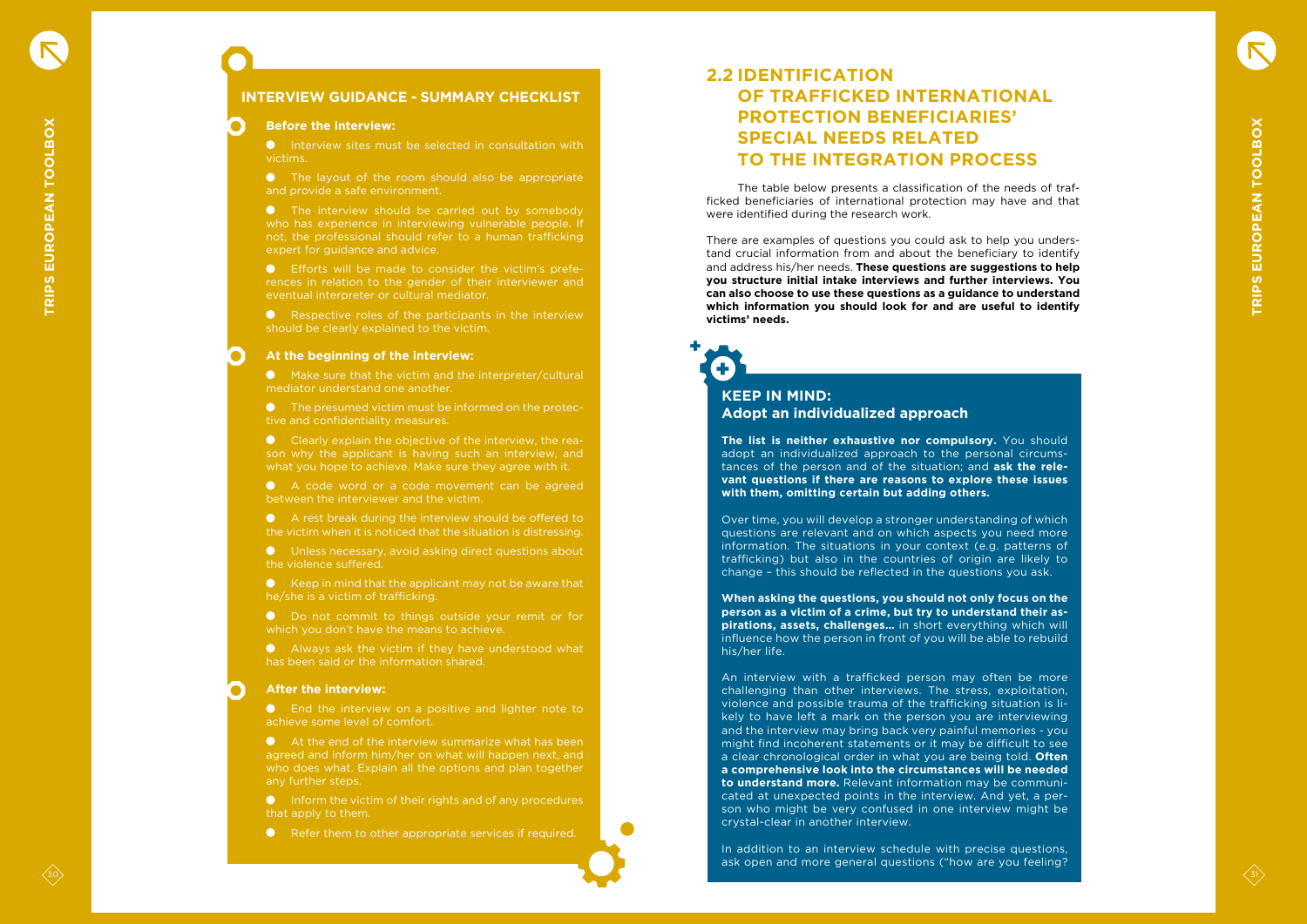### Adapt this section to your national context.

 **Advice for national focus**

**FROM THE ASYLUM PROCEDURE TO THE INTERNATIONAL PROTECTION STATUT**

### **CATEGORIES OF NEEDS SPECIAL NEEDS**

**SOCIAL PROTECTION Prompt issuance of documents**

**Early identification**

**Assistance and support provided during asylum procedure**

**Adequate and dignified reception conditions**

- Have you been to the police? What happened?
- **Have you been identified by** authorities/police or by an NGO as a victim of human trafficking? If yes, why/when/in which circumstance(s)?
- Did you receive any support in this identification process?
- Who helps you/ has helped you in your integration process (NGO, local or national authorities…)?
- What are they doing/what kind of support/services have you been offered?
- Did they know you were a victim of trafficking? If yes, what did they do to help? If no, why didn't you tell them?
- If you were accompanied during the asylum procedure, has this help continued when you obtained the protection?
- Are you supported by the same people/associations?
- Where were you living when you obtained the international protection?
- Do you still live there now?
- $\bullet$  From the beginning of the asylum procedure until now, have you been moved from one accommodation to another?
- **•** From one area to another?
- Did you live with your traffickers? If yes, how did you escape?
- Have you received your residence permit? If not, how long have you been waiting?
- **O** Do you know why you have been waiting so long? Is there something we can fix/help with?
- $\bullet$  Do you have problems accessing the social services/ /allowances?
- Are you supported in this process?



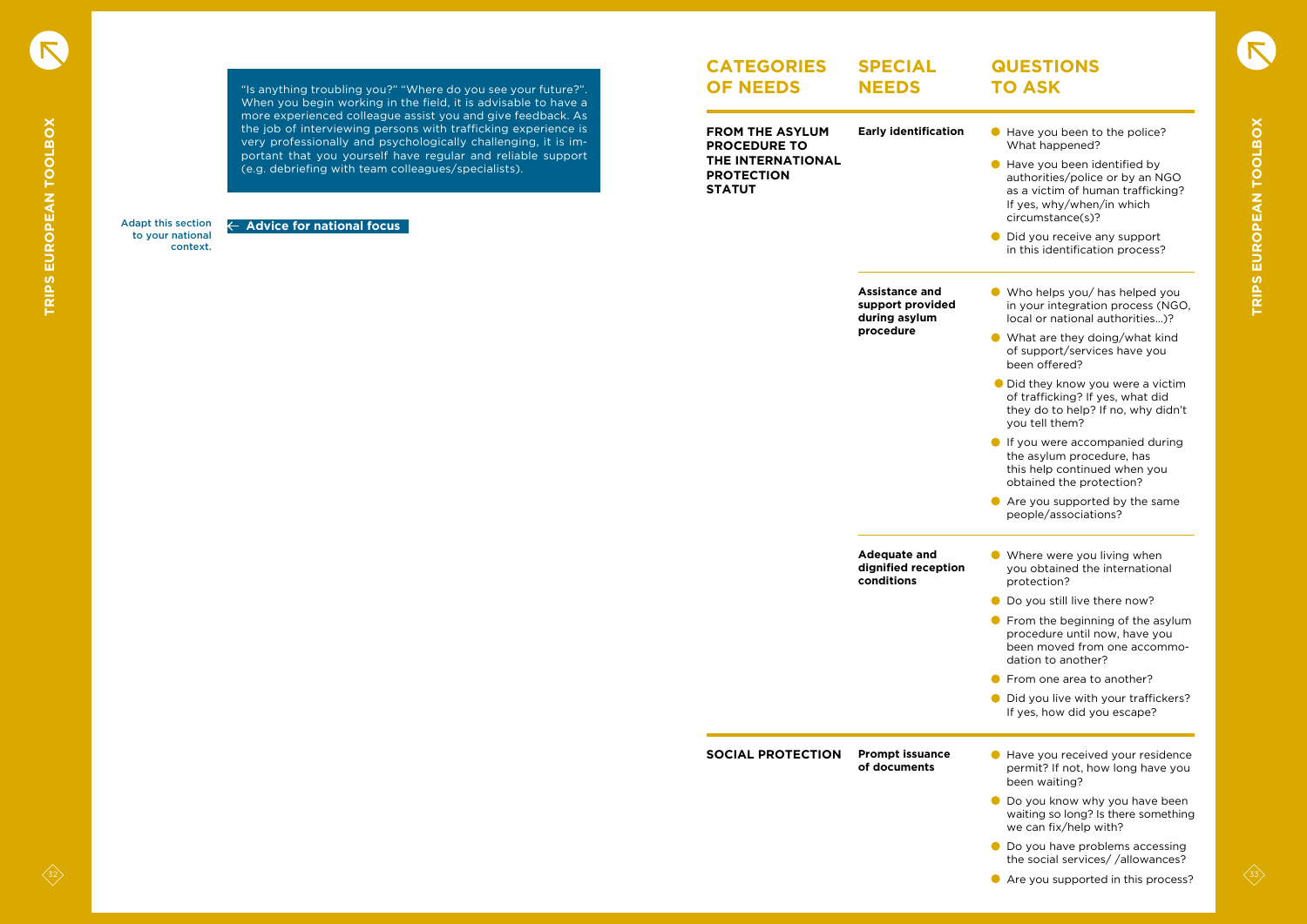| <b>CATEGORIES</b><br><b>OF NEEDS</b> | <b>SPECIAL</b><br><b>NEEDS</b>                                              | <b>QUESTIONS</b><br><b>TO ASK</b>                                                                                      | <b>CATEGORIES</b><br><b>OF NEEDS</b>       | <b>SPECIAL</b><br><b>NEEDS</b>                  | <b>QUESTIONS</b><br><b>TO ASK</b>                                                                                                                                                                                                        |
|--------------------------------------|-----------------------------------------------------------------------------|------------------------------------------------------------------------------------------------------------------------|--------------------------------------------|-------------------------------------------------|------------------------------------------------------------------------------------------------------------------------------------------------------------------------------------------------------------------------------------------|
|                                      | <b>Prompt access to</b><br>social rights                                    | ● Do you receive any financial<br>assistance? If yes, from who?                                                        |                                            |                                                 | ● Do you like the city/region where<br>you are?                                                                                                                                                                                          |
|                                      |                                                                             | Is it enough? How do you manage<br>to cover your basic needs?                                                          |                                            |                                                 | Have special measures been taken<br>for you to be distanced from your<br>trafficker? By who? How?                                                                                                                                        |
|                                      |                                                                             | How long did you wait?<br>What were the conditions?                                                                    |                                            |                                                 | ● Do you prefer to be housed with<br>people you know? Or with stran-<br>gers? Or with national citizens?                                                                                                                                 |
|                                      | <b>Access to social</b><br>assistance<br>and information<br>provision       | Have you received information<br>on your rights to access social<br>benefits, on administrative<br>procedures?         |                                            |                                                 | Why? Why not?<br>How is the atmosphere in your<br>accommodation (peaceful/noisy;<br>warm/cold etc.)?                                                                                                                                     |
|                                      |                                                                             | Have you received any support to<br>access social benefits?                                                            |                                            |                                                 | ● Has anyone already tried to visit                                                                                                                                                                                                      |
|                                      |                                                                             | If you're still waiting to access<br>social benefits, do you know why?<br>Is there something we can<br>fix/help with?  |                                            |                                                 | you since you obtained your<br>international protection?<br>How did it go? What was it for?<br>(clarify - whether the visitors were<br>friends, were support workers/<br>professionals or were people who<br>posed a risk to the person) |
|                                      | <b>Being informed</b><br>and supported<br>about the family<br>reunification | Have you been informed about<br>the family reunification<br>procedure? If yes, are you<br>supported in this procedure? |                                            | <b>Benefitting from</b><br>financial support to | ● Do you need support to pay your<br>rent/accommodation?                                                                                                                                                                                 |
|                                      | procedure                                                                   | If not, would you like to have<br>more information and/or be<br>supported?                                             |                                            | access housing                                  | Have you asked for support to<br>pay your rent/accommodation?                                                                                                                                                                            |
|                                      | <b>Access to family</b>                                                     | Have you started the process                                                                                           | <b>MEDICAL AND</b><br><b>MENTAL HEALTH</b> | <b>Being informed</b><br>to access medical      | How are you feeling?                                                                                                                                                                                                                     |
|                                      | reunification                                                               | for family reunification?<br>When did you start? How?                                                                  |                                            | care                                            | ● Do you have any health<br>problems?                                                                                                                                                                                                    |
|                                      |                                                                             | • What is the current state<br>of the process?                                                                         |                                            |                                                 | Have you seen a doctor since<br>arriving? If not, why? Would you<br>like to see one now?                                                                                                                                                 |
|                                      |                                                                             | Are there some difficulties?                                                                                           |                                            |                                                 | ● If applicable: Have you seen                                                                                                                                                                                                           |
|                                      |                                                                             | • What could help you concerning<br>the family reunification process?                                                  |                                            |                                                 | a gynecologist since arriving?<br>Have you been informed about                                                                                                                                                                           |
| <b>DURABLE AND SAFE</b>              | <b>Access to durable</b>                                                    | • Where are you staying?                                                                                               |                                            |                                                 | your rights to access medical<br>care?                                                                                                                                                                                                   |
| <b>HOUSING</b>                       | housing                                                                     | • Who are you staying with?                                                                                            |                                            |                                                 |                                                                                                                                                                                                                                          |
|                                      |                                                                             | • Who do you live with?                                                                                                |                                            | <b>Benefitting from</b><br>effective access to  | Are you currently receiving<br>medical care? If yes, what kind?                                                                                                                                                                          |
|                                      |                                                                             |                                                                                                                        |                                            | medical care                                    | ● Do you have a general practitioner?                                                                                                                                                                                                    |
|                                      | <b>Access and</b><br>conditions of safe<br>housing                          | ● Do you feel safe in your<br>accommodation? How do you feel<br>about where you sleep/stay?                            |                                            |                                                 | ● Are you satisfied? Do you feel<br>comfortable with him/her?                                                                                                                                                                            |
|                                      |                                                                             | $\bullet$ Do you go out in the day?                                                                                    |                                            |                                                 | Is any organization or local/<br>national authority helping you in                                                                                                                                                                       |
|                                      |                                                                             | ● Do you have a key to the house/<br>apartment?                                                                        |                                            |                                                 | that field? If not, do you need<br>any help?                                                                                                                                                                                             |

- Do you like the city/region where you are?
- Have special measures been taken for you to be distanced from your trafficker? By who? How?
- Do you prefer to be housed with people you know? Or with stran gers? Or with national citizens? Why? Why not?
- How is the atmosphere in your accommodation (peaceful/noisy; warm/cold etc.)?
- Has anyone already tried to visit you since you obtained your international protection? How did it go? What was it for? (clarify - whether the visitors were friends, were support workers/ professionals or were people who posed a risk to the person)
- Do you need support to pay your rent/accommodation?
- Have you asked for support to pay your rent/accommodation?
- How are you feeling?
- Do you have any health problems?
- **Have you seen a doctor since** arriving? If not, why? Would you like to see one now?
- **If applicable: Have you seen** a gynecologist since arriving?
- Have you been informed about your rights to access medical care?
- **Are you currently receiving** medical care? If yes, what kind?
- Do you have a general practitioner?
- Are you satisfied? Do you feel comfortable with him/her?
- Is any organization or local/ national authority helping you in that field? If not, do you need any help?

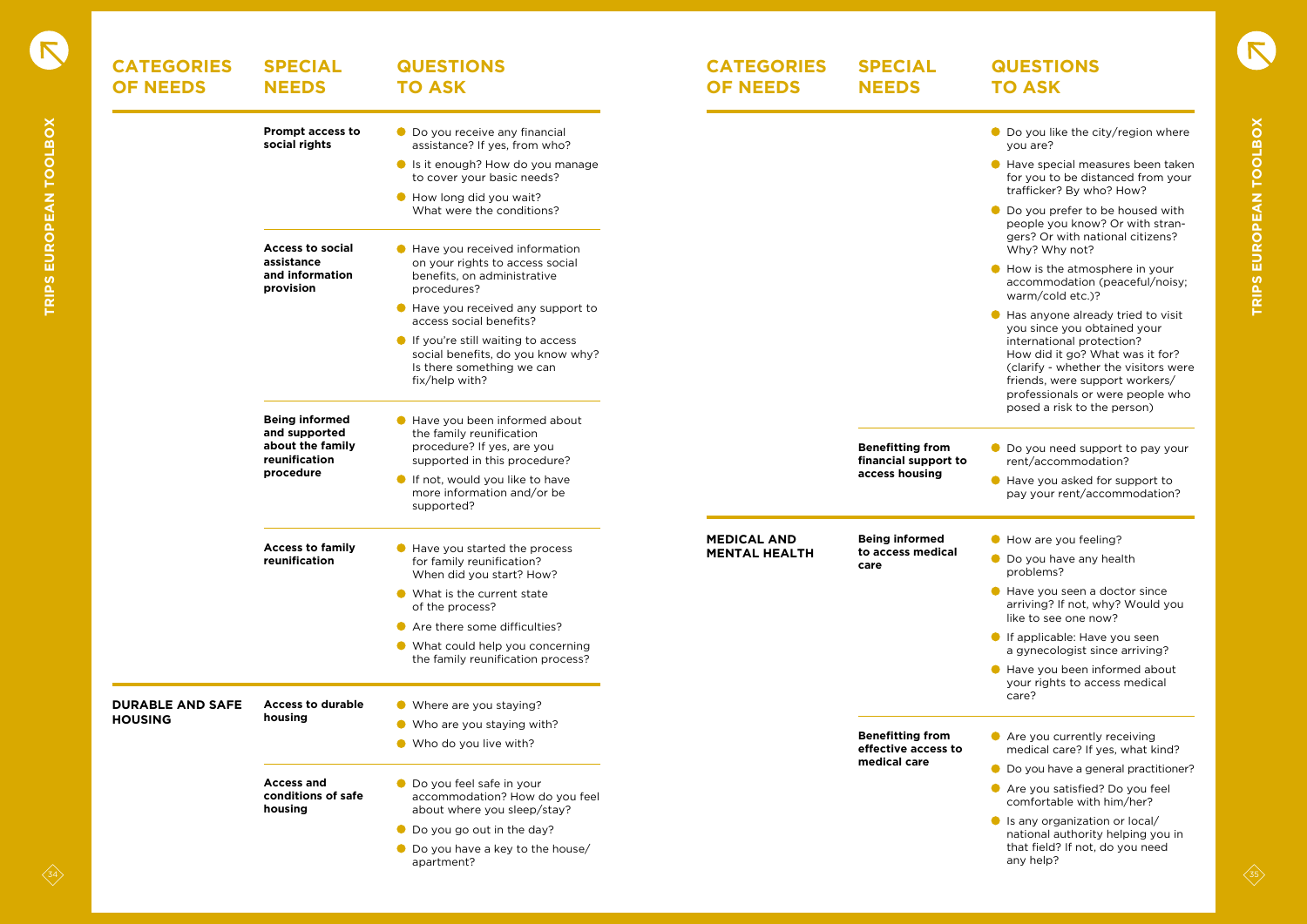| <b>CATEGORIES</b><br><b>OF NEEDS</b>      | <b>SPECIAL</b><br><b>NEEDS</b>                              | <b>QUESTIONS</b><br><b>TO ASK</b>                                                                | <b>CATEGORIES</b><br><b>OF NEEDS</b> | <b>SPECIAL</b><br><b>NEEDS</b>                    | <b>QUESTIONS</b><br><b>TO ASK</b>                                                                                            |
|-------------------------------------------|-------------------------------------------------------------|--------------------------------------------------------------------------------------------------|--------------------------------------|---------------------------------------------------|------------------------------------------------------------------------------------------------------------------------------|
|                                           | <b>Benefitting from</b><br>mental health                    | How do you feel? What are your<br>feelings right now?                                            |                                      | <b>Empowering</b><br>and becoming                 | ● Were you able to work during the<br>asylum procedure?                                                                      |
|                                           | support                                                     | • Do you sleep well?<br>● Do you have nightmares?                                                |                                      | independent                                       | • Did you receive any support from<br>the national labour agency or                                                          |
|                                           |                                                             | Are you anxious? Worried?                                                                        |                                      |                                                   | other national institutions?<br>● Are they aware of your trafficking                                                         |
|                                           |                                                             | ● Would you like to talk about these<br>issues with someone?                                     |                                      |                                                   | background, of your international<br>protection status?                                                                      |
|                                           |                                                             | ● Are you receiving psychological<br>support? If yes, who provides                               |                                      |                                                   | ● Do you feel they took into account<br>your situation and your needs?                                                       |
|                                           |                                                             | for this support?<br>How did you get it? If not, do you<br>need any psychological support?       |                                      |                                                   | Are you currently employed?<br>How did you find your job?                                                                    |
|                                           |                                                             | • Do you have issues to access<br>psychological support? If yes,                                 |                                      |                                                   | ● Do you have a professional/<br>education project? What would<br>you like to do?                                            |
|                                           |                                                             | which one? Do you need support?                                                                  |                                      |                                                   | ● Are the benefits sufficient to feed<br>and clothe you (particularly if the<br>person has children)?                        |
|                                           | <b>Trustable community</b><br>of reference                  | Can you have friends round?                                                                      |                                      |                                                   | ● Do you send money to your                                                                                                  |
|                                           |                                                             | $\bullet$ Are there people working in the<br>same place you live in?                             |                                      |                                                   | family? Do you manage to put<br>money aside?                                                                                 |
|                                           |                                                             | How are the meals? Do you cook<br>for yourself/several people?                                   |                                      |                                                   | If the question of trafficking<br>is explicit: Do you have a debt to                                                         |
|                                           |                                                             | If not, what is the food like?<br>Do you normally eat well?                                      |                                      |                                                   | repay? How much? Do you know<br>what the debt is for?                                                                        |
|                                           |                                                             | How are you feeling here/in this<br>country? How are you finding<br>your way around the city?    |                                      |                                                   | • Who do you have to repay it to?<br>How much have you already paid?                                                         |
|                                           |                                                             | ● Would you like to participate<br>in social, group activities?                                  |                                      |                                                   | • What would you like to do<br>regarding education/training/<br>employment in the near future?                               |
|                                           |                                                             | • What kind of activities?                                                                       |                                      |                                                   | What would you need particularly?                                                                                            |
|                                           | Be provided choice<br>in gender of medical<br>professionals | Could you speak openly about<br>what has happened to you with/in<br>the presence of a man/woman? |                                      | <b>Providing</b><br>a safe working<br>environment | Have you been informed about<br>workers' rights and the risk of<br>labour abuses? How many hours<br>per day do you work?     |
|                                           |                                                             | ● Would you feel more at ease with<br>a man/woman?                                               |                                      |                                                   | ● Do you have an employment<br>contract? Since when? Do you                                                                  |
| <b>EDUCATION AND</b><br><b>EMPLOYMENT</b> | <b>Overcoming the</b><br>language barrier                   | ● Were you able to learn the<br>language of your host country?                                   |                                      |                                                   | have payslips? How do you get<br>payed (cash, bank transfer)?<br>Have you received your benefits?<br>No problems in payment? |
|                                           |                                                             | How did you learn?                                                                               |                                      |                                                   |                                                                                                                              |
|                                           |                                                             | If not, what kind of difficulties you<br>are facing in the learning process?                     |                                      | <b>Accessing</b><br>vocational training           | Have you received education/<br>training since you obtained the                                                              |
|                                           |                                                             | ● Do you get support from<br>organizations/authorities in that<br>field? Do you need any?        |                                      |                                                   | international protection?<br>If yes, what is it?                                                                             |
|                                           |                                                             |                                                                                                  |                                      |                                                   | • Did you get support to find it?<br>By which organization? If no, why?                                                      |

- Were you able to work during the asylum procedure?
- Did you receive any support from the national labour agency or other national institutions?
- **Are they aware of your trafficking** background, of your international protection status?
- Do you feel they took into account your situation and your needs?
- **Are you currently employed?** How did you find your job?
- Do you have a professional/ education project? What would you like to do?
- Are the benefits sufficient to feed and clothe you (particularly if the person has children)?
- **O** Do you send money to your family? Do you manage to put money aside?
- $\bullet$  If the question of trafficking is explicit: Do you have a debt to repay? How much? Do you know what the debt is for?
- Who do you have to repay it to? How much have you already paid?
- What would you like to do regarding education/training/ employment in the near future? What would you need particularly?
- Have you been informed about workers' rights and the risk of labour abuses? How many hours per day do you work?
- Do you have an employment contract? Since when? Do you have payslips? How do you get payed (cash, bank transfer)? Have you received your benefits? No problems in payment?
- Have you received education/ training since you obtained the international protection? If yes, what is it?
- Did you get support to find it? By which organization? If no, why?

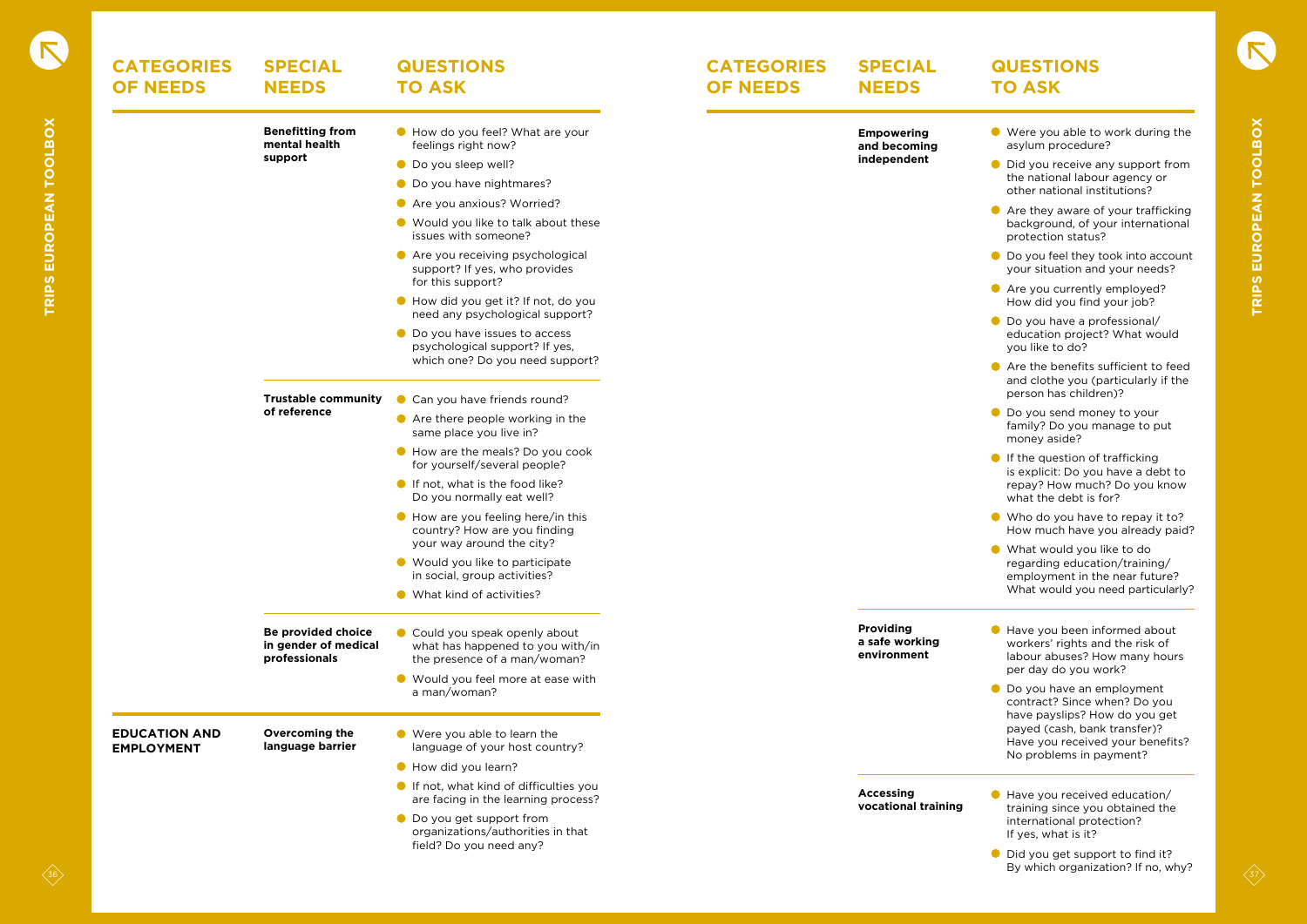| <b>CATEGORIES</b><br><b>OF NEEDS</b>  | <b>SPECIAL</b><br><b>NEEDS</b>                | <b>QUESTIONS</b><br><b>TO ASK</b>                                                                                               | <b>CATEGORIES</b><br><b>OF NEEDS</b> | <b>SPECIAL</b><br><b>NEEDS</b>                          | <b>QUESTIONS</b><br><b>TO ASK</b>                                                                                                            |
|---------------------------------------|-----------------------------------------------|---------------------------------------------------------------------------------------------------------------------------------|--------------------------------------|---------------------------------------------------------|----------------------------------------------------------------------------------------------------------------------------------------------|
|                                       |                                               | ● Do you have a professional/edu-<br>cation project? What would you<br>like to do?                                              |                                      | <b>Being ensured of</b><br>appropriate                  | ● Do you understand the term<br>"victim" and what that implies?                                                                              |
|                                       |                                               | ● Are there any difficulties that you<br>would like to share in this field?                                                     |                                      | environment and<br>support while filling<br>a complaint | ● Would you be prepared to file<br>a complaint/report to the police<br>to explain what has happened<br>to you?                               |
|                                       | <b>Being provided</b><br>childcare            | If the person has children: Do you<br>need childcare? When you go<br>out to your appointments, does<br>someone look after them? |                                      |                                                         | • Doing so is not compulsory<br>and you won't be prosecuted for<br>an offence if you do it.                                                  |
|                                       |                                               | If yes, who?<br>● Do you need support to find<br>childcare?                                                                     |                                      | <b>Being supported in</b><br>the legal procedure        | ● Would you like more information<br>on the procedure?                                                                                       |
|                                       |                                               | How are you feeling about<br>placing your child in a nursery?                                                                   |                                      |                                                         | ● Do you need legal/social/<br>psychological support in this<br>procedure? Would you like us<br>to help you to apply for this<br>protection? |
|                                       | <b>Accessing education</b><br>opportunities   | Have you been to school?<br>• What level of education did you                                                                   |                                      |                                                         | If the victim has revealed facts<br>of trafficking experience: Do you                                                                        |
|                                       |                                               | reach?<br>• What is your profession?                                                                                            |                                      |                                                         | know that anyone who has hurt<br>you can be punished for this?<br>That you can access<br>compensation? That you should                       |
|                                       |                                               | • What would you like to do/learn?<br>• Where do you see your life going?                                                       |                                      |                                                         | not be punished if you were                                                                                                                  |
|                                       |                                               | • What would you like to do?                                                                                                    |                                      |                                                         | forced to commit crime?                                                                                                                      |
|                                       |                                               | ● Would you like to study?<br>Learn a profession?                                                                               |                                      |                                                         |                                                                                                                                              |
|                                       | <b>Accessing education</b>                    | Have you been to school?                                                                                                        |                                      |                                                         |                                                                                                                                              |
|                                       | opportunities                                 | • What level of education did you<br>reach?                                                                                     |                                      |                                                         |                                                                                                                                              |
|                                       |                                               | • What is your profession?                                                                                                      |                                      |                                                         |                                                                                                                                              |
|                                       |                                               | • What would you like to do/learn?                                                                                              |                                      |                                                         |                                                                                                                                              |
|                                       |                                               | • Where do you see your life going?                                                                                             |                                      |                                                         |                                                                                                                                              |
|                                       |                                               | • What would you like to do?                                                                                                    |                                      |                                                         |                                                                                                                                              |
|                                       |                                               | • Would you like to study?<br>Learn a profession?                                                                               |                                      |                                                         |                                                                                                                                              |
| <b>JUSTICE</b><br><b>AND CRIMINAL</b> | <b>Being informed</b><br>of rights to justice | • Did you start a penal procedure<br>against your trafficker? How?                                                              |                                      |                                                         |                                                                                                                                              |
| <b>PROCEDURE</b>                      | and compensation                              | • Who helped you?                                                                                                               |                                      |                                                         |                                                                                                                                              |
|                                       |                                               | Have you been given special<br>rights/protection regarding this<br>penal procedure?                                             |                                      |                                                         |                                                                                                                                              |
|                                       |                                               | If not, would you like to pursue<br>your trafficker?                                                                            |                                      |                                                         |                                                                                                                                              |

- **O** Do you understand the term "victim" and what that implies?
- Would you be prepared to file a complaint/report to the police to explain what has happened to you?
- **O** Doing so is not compulsory and you won't be prosecuted for an offence if you do it.
- **Would you like more information** on the procedure?
- Do you need legal/social/ psychological support in this procedure? Would you like us to help you to apply for this protection?
- If the victim has revealed facts of trafficking experience: Do you know that anyone who has hurt you can be punished for this? That you can access compensation? That you should not be punished if you were forced to commit crime?



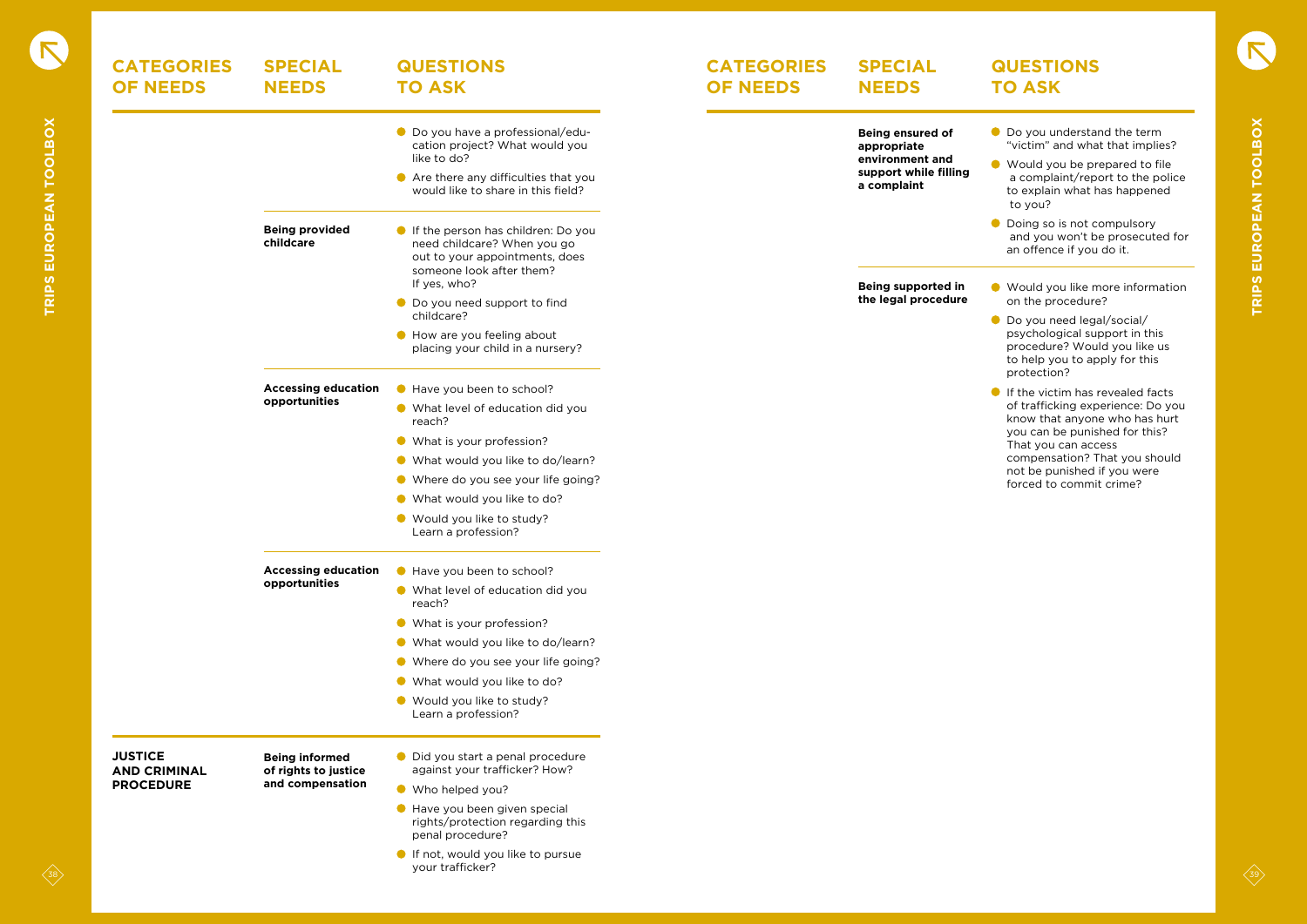

# FOLLOW-UP AND REFERRAL

You have identified several special needs of a victim of trafficking and you would like to provide follow-up guidance and/or you would like to inform the relevant authorities and/or support organizations of the situation of that person but you are not sure how to proceed?

You will find below general advice and guidance that you may also include in the national toolboxes.

- **•** Provide adequate training to practitioners according to their role in the integration process.
- Define the role of practitioners and the referral options with internal procedures to identify and refer the victim.
- Ensure psychological support to practitioners to ensure their well-being.
- Create partnerships with actors specialized in human trafficking and integration to improve daily cooperation.

Develop training sessions based on cases, role-play, peer reviews to improve exchanges of practices and improve coordination.

Include the national guidelines for referring victim to the appropriate service according the need(s) identified in part 2.

According to the national context, you can elaborate a mapping of the services available. We advise you to provide easy-to-use and practical guidance to facilitate the assimilation of the guidelines by the practitioners and frontline workers.



**Advice for national focus** 

3



<span id="page-20-0"></span>